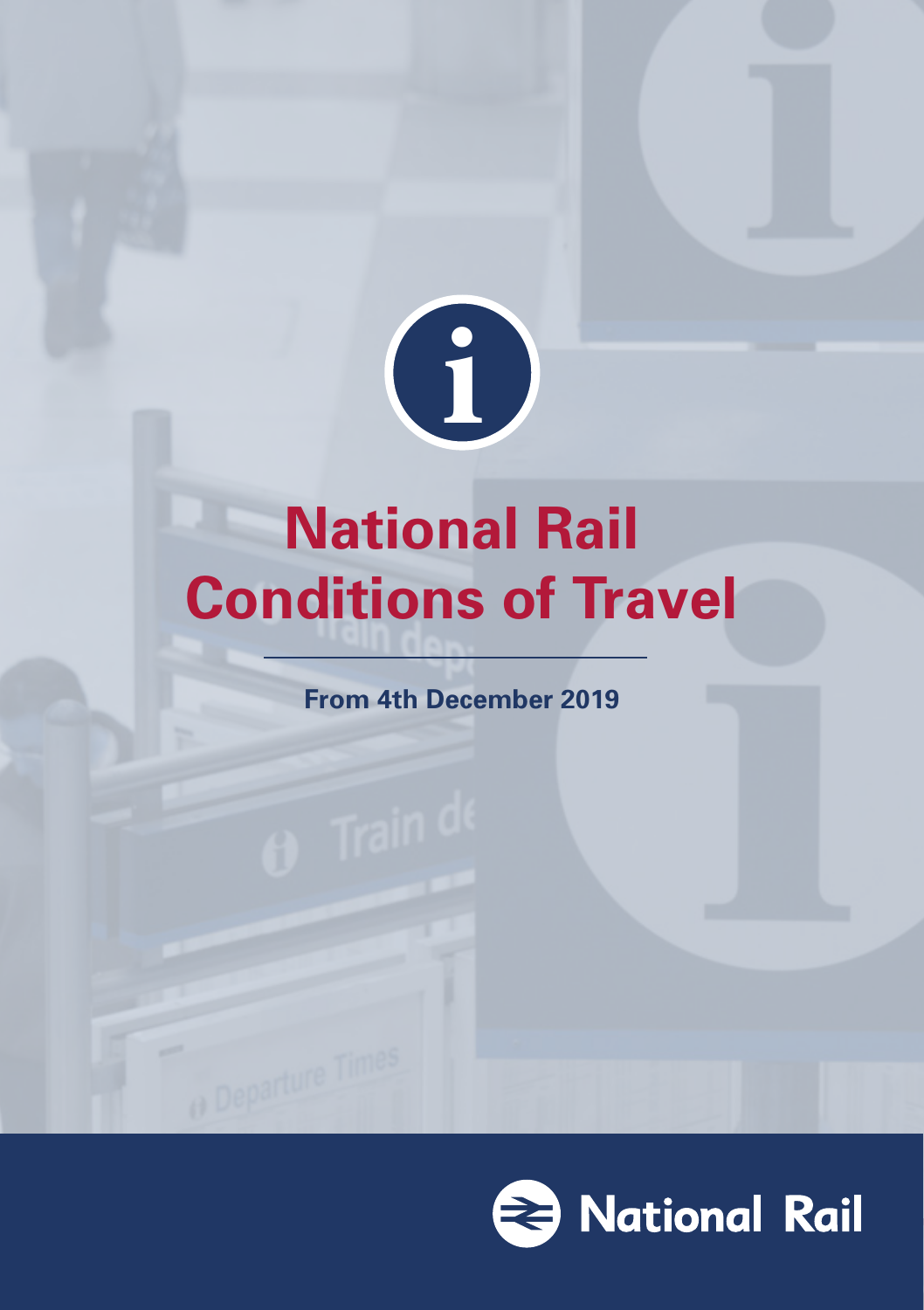# **TABLE OF CONTENTS**

| NATIONAL RAIL CONDITIONS OF TRAVEL                                                                                                         |                   |
|--------------------------------------------------------------------------------------------------------------------------------------------|-------------------|
| <b>PART A:</b> A summary of the Conditions                                                                                                 | 3                 |
| <b>PART B: Introduction</b>                                                                                                                | 5                 |
| <b>CONDITIONS</b>                                                                                                                          |                   |
| <b>PART C:</b> Planning your journey and buying your Ticket                                                                                | 6                 |
| <b>PART D:</b> Using your Ticket                                                                                                           | $12 \overline{ }$ |
| <b>PART E:</b> Making your train journey                                                                                                   | 16                |
| <b>PART F:</b> Your refund and compensation rights                                                                                         | 22                |
| <b>PART G:</b> Special Conditions applying to Season Tickets                                                                               | 27                |
| <b>PART H:</b> Lost property                                                                                                               | 31                |
| <b>APPENDIX A:</b><br>List of Train Companies to which the National<br>Rail Conditions of Travel apply as at 4th December 2019             | 32                |
| <b>APPENDIX B:</b><br>Definitions                                                                                                          | 33                |
| <b>APPENDIX C:</b><br>Code of Practice: Arrangements for interview meetings with applicants in connection with<br>duplicate Season Tickets | 35                |
|                                                                                                                                            |                   |

**These National Rail Conditions of Travel apply from 4th December 2019.**

**Any reference to the National Rail Conditions of Carriage on websites, Tickets, publications etc. refers to these National Rail Conditions of Travel.**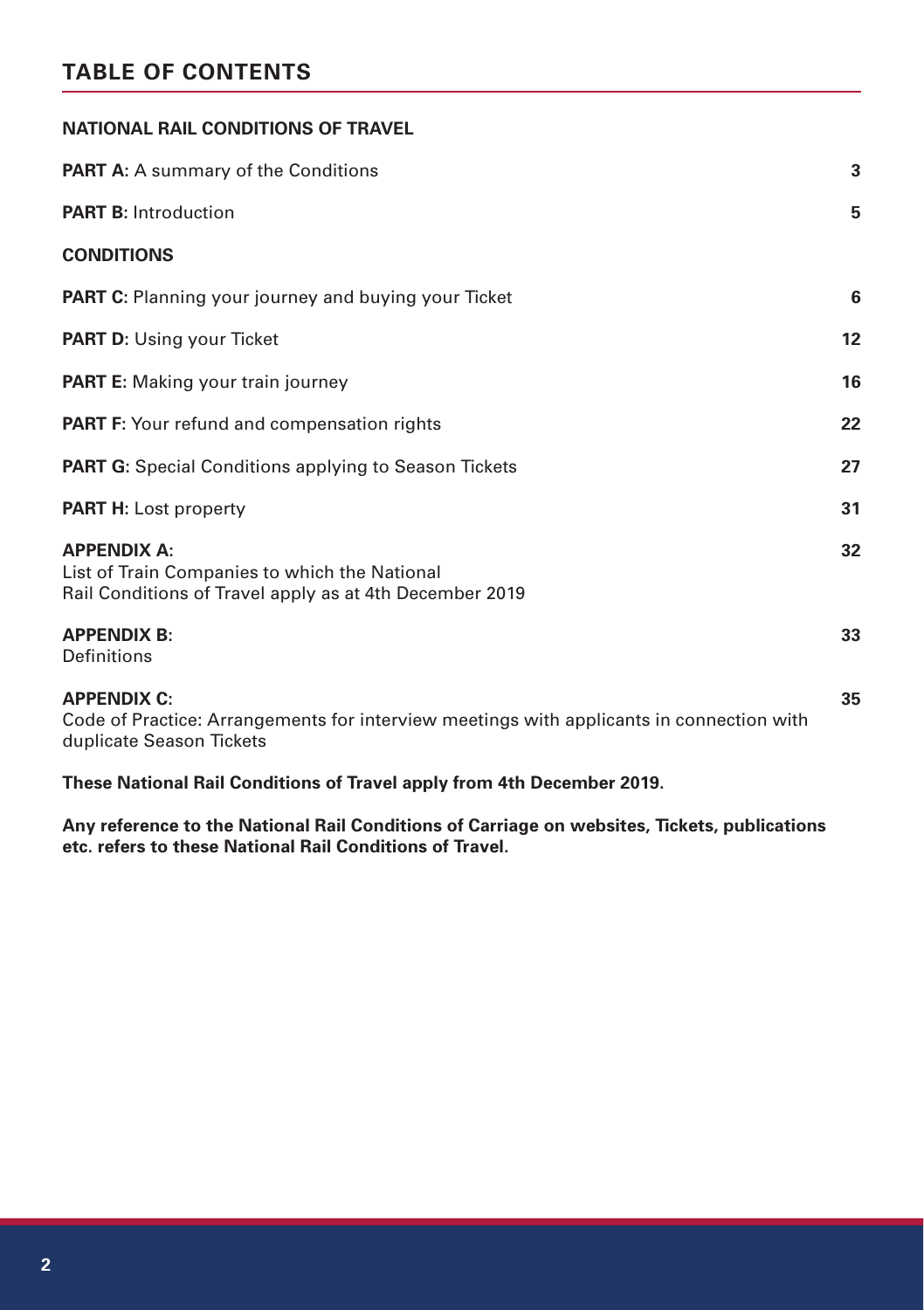# **PART A: A SUMMARY OF THE CONDITIONS**

The terms and conditions of these National Rail Conditions of Travel are set out below in Part C to Part H (the **"Conditions"**). They comprise the binding contract that comes into effect between you and the Train Companies<sup>1</sup> that provide scheduled rail services on the National Rail Network, when you purchase a Ticket.

This summary provides a quick overview of the key responsibilities of Train Companies and passengers contained in the contract.

It is important, however, that you read the Conditions if you want a full understanding of the responsibilities of Train Companies and passengers.

We have included a number of 'information' panels and/or footnotes to help you understand the meaning of certain Conditions. Please note that these panels and footnotes are for explanations only and do not form part of a Train Company's contract with you.

The key responsibilities of Train Companies (**'we**') are:

- Prior to departure and during your journey, we will make available information that will help you to plan and successfully complete your journey on the National Rail Network. This will wherever possible be done in a way in which people with sight and/or hearing difficulties can understand.
- We will make available clear information about the range of Tickets to help you make a well-informed choice about the most appropriate and best value Ticket for your journey.
- We will provide a range of ways in which you can buy a Ticket before your journey and will ensure that you are treated fairly if you are unable to purchase a Ticket because advertised facilities are unavailable.
- If you have a disability we will provide assistance, upon request (24 hours' notice recommended), to help ensure that you enjoy your journey on the National Rail Network at no additional cost.
- If things go wrong, we will, in the circumstances set out in this document below, refund your Ticket, pay you compensation, make sure you get home by another means of transport or provide you with overnight accommodation.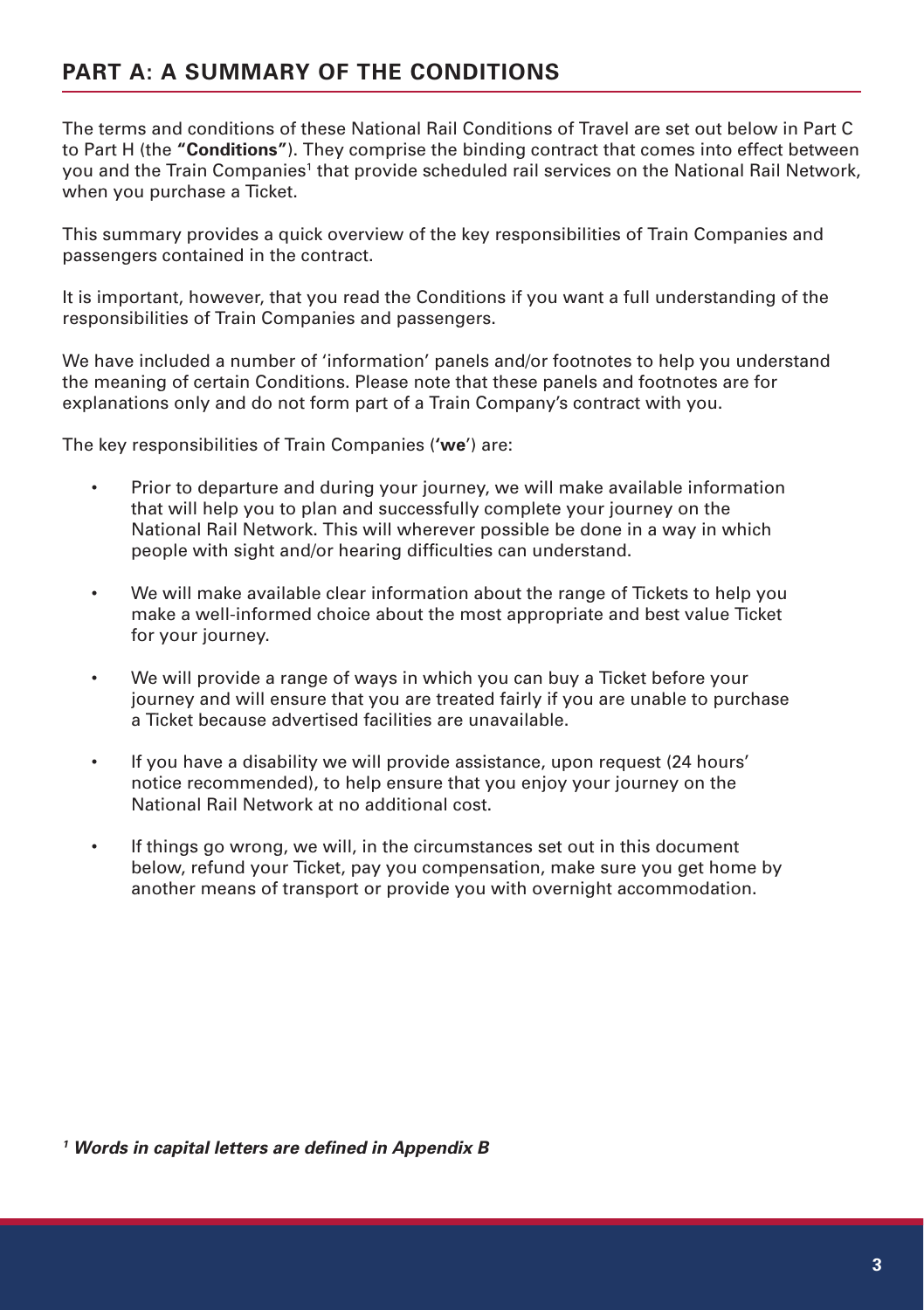The key responsibilities of passengers (**'you'**) are:

- You must purchase, where possible, a valid Ticket before you board a train service on the National Rail Network.
- You must look after your Ticket and present it for inspection when asked by a member of rail staff.
- You must use your Ticket in accordance with the specific terms and conditions associated with it (for example, your Ticket might be restricted to certain routes or certain times).
- You must not engage in anti-social or criminal behaviour when using the National Rail Network.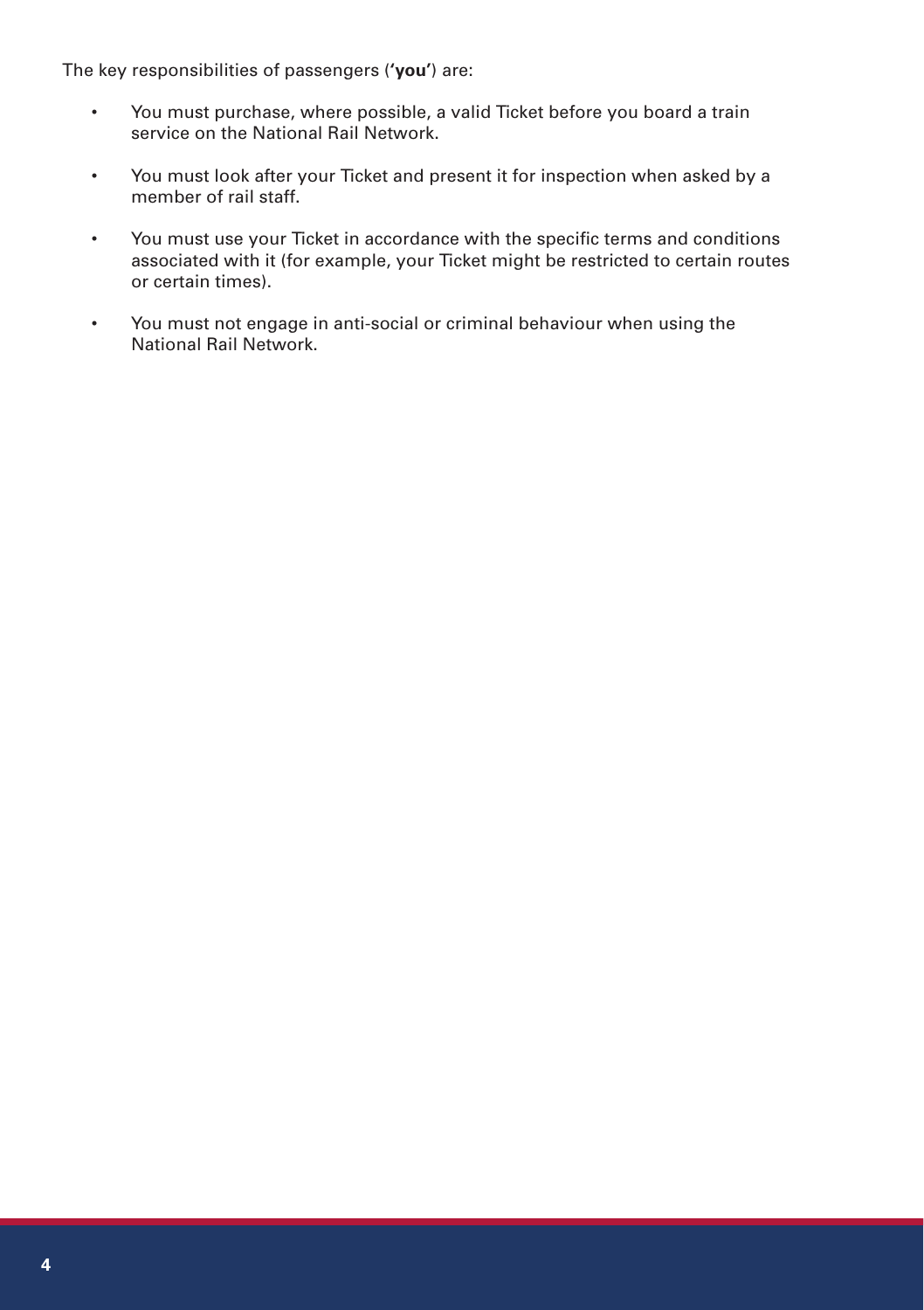# **PART B: INTRODUCTION**

When you buy a Ticket to travel on scheduled train services on the National Rail Network you enter into a binding contract with each of the Train Companies whose trains your Ticket allows you to use. The Conditions set out the rights and obligations of passengers and the Train Companies listed in Appendix A.

Copies of these Conditions are available at www.nationalrail.co.uk, on the websites of all Train Companies and online Licensed Retailers and, upon request, from any staffed Ticket office.

These Conditions apply to travel within Great Britain only and are governed by the law of England and Wales, except where a Ticket is bought in Scotland for travel wholly within Scotland, in which case these Conditions will be governed by Scots law. In addition to these Conditions, you also have rights under the Rail Passengers' Rights and Obligations Regulation, as it applies in GB law, including the 'Uniform Rules concerning the Contract for International Carriage of Passengers and Luggage by Rail' (commonly known as 'CIV'). Further information on CIV arrangements can be found at www.otif.org or you can ask at a station Ticket office for details.

We have tried to make the Conditions as simple and easy to understand as possible. However, as they are a legally binding contract between Train Companies and passengers, we sometimes have to use legal expressions. To make the Conditions easier to understand, we use some words in *capital letters,* which are defined in Appendix B and, where appropriate, we provide some explanation of certain legal expressions.

When you are at stations, on train services or other facilities on the National Rail Network, you are also subject to the Railway Byelaws. A copy of these can be found at www.gov.uk/ government/publications/railway-byelaws or you can ask at a station Ticket office for details.

Please note that neither a Train Company's staff nor a Licensed Retailer's staff has the authority to waive or change the Conditions unless they are specifically allowed to do so within the Conditions.

For details of your rights under these Conditions to get your money back and to make other claims, please refer to Part F below. Most Train Companies operate a **Passenger's Charter** that offers additional passenger rights on their services. A list of Train Companies with Passenger's Charters can be found at www.nationalrail.co.uk/tickets.

If things go wrong, in addition to the industry arrangements set out under these Conditions and Passenger's Charters, you are also able to rely on statutory rights. For example, the Consumer Rights Act 2015 provides consumers with various rights, e.g., rights where a service is not performed with reasonable care and skill. For information regarding your rights when you are travelling as a consumer, including under the Consumer Rights Act 2015, see, www.gov.uk/ consumer-protection-rights.

If you are not satisfied that a Train Company or Rail Service Provider has dealt with your complaint fairly, you may contact the Rail Ombudsman at www.railombudsman.org or by telephone at 0330 094 0362 or by post to Rail Ombudsman, 1st Floor, Premier House, Argyle Way, Stevenage, Hertfordshire, SG1 2AD.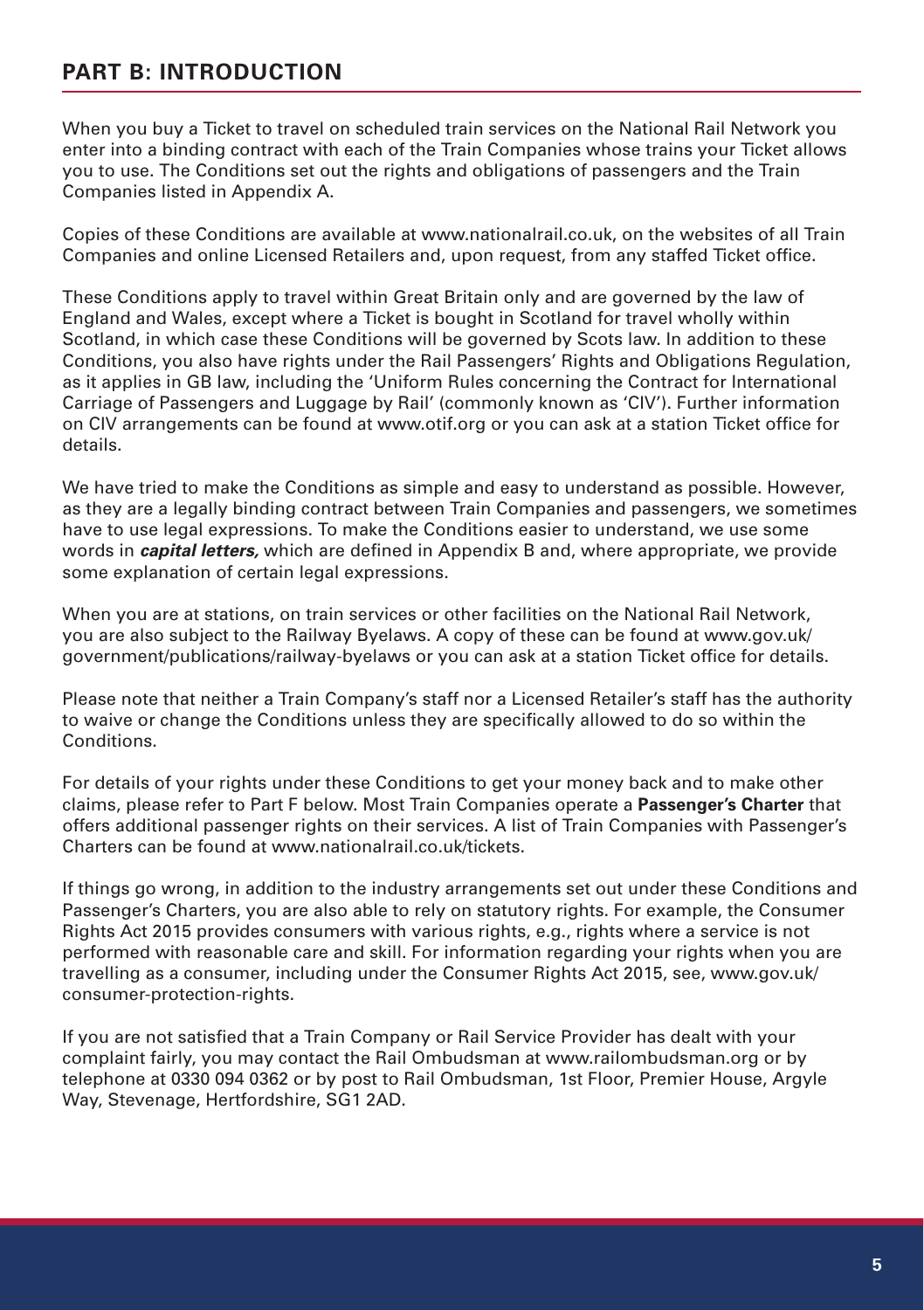# *Conditions*

# **PART C: PLANNING YOUR JOURNEY AND BUYING YOUR TICKET**

#### **1. PLANNING YOUR JOURNEY**

**1.1.** We will help you plan your journey on the National Rail Network by making available information on train times, the range of Tickets available for you to purchase, the stations you might use and other relevant information such as refund and compensation arrangements.

**1.2.** We will also make available more specific information on related matters such as the additional assistance provided to passengers with a disability or taking your cycle or luggage on the train.

#### **2. BUYING YOUR TICKET**

**2.1.** We want you to make a well-informed choice when buying your Ticket, and to feel confident that you have purchased the most appropriate and best value Ticket for your journey.

**2.2.** The 'National Rail Guide to Tickets' leaflet, available from www.nationalrail.co.uk/tickets, provides information on the range of Tickets that can be purchased and is available from all staffed railway stations. The National Rail Enquiries website at www.nationalrail.co.uk/tickets provides comprehensive information on the range of Tickets available for your journey.

**2.3.** When purchasing your Ticket, we will make available information on specific restrictions that apply to your Ticket (for instance the train services on which you can use your Ticket or the route(s) you are entitled to use) and, where possible, any known changes to planned services.

**2.4.** Once you have bought your Ticket, you should check that you have the correct Ticket(s) for the journey you intend to make. If you think a mistake has been made by the Train Company or Licensed Retailer that sold you the Ticket, you should tell them as soon as possible.

#### **3. RESERVING SEATS**

**3.1.** It is possible to reserve seats on many train services. Where this is the case it will generally be shown in the timetable information provided by National Rail Enquiries, Train Companies, Licensed Retailers and other information providers.

**3.2.** Some types of Ticket (for instance advance Tickets) require you to make a reservation when buying your Ticket. For other Tickets you can request a reservation either when buying a Ticket, or before the departure of your train on presentation of a valid Ticket, at most staffed stations. You are allowed a maximum of one seat reservation per person for each train that forms part of your journey.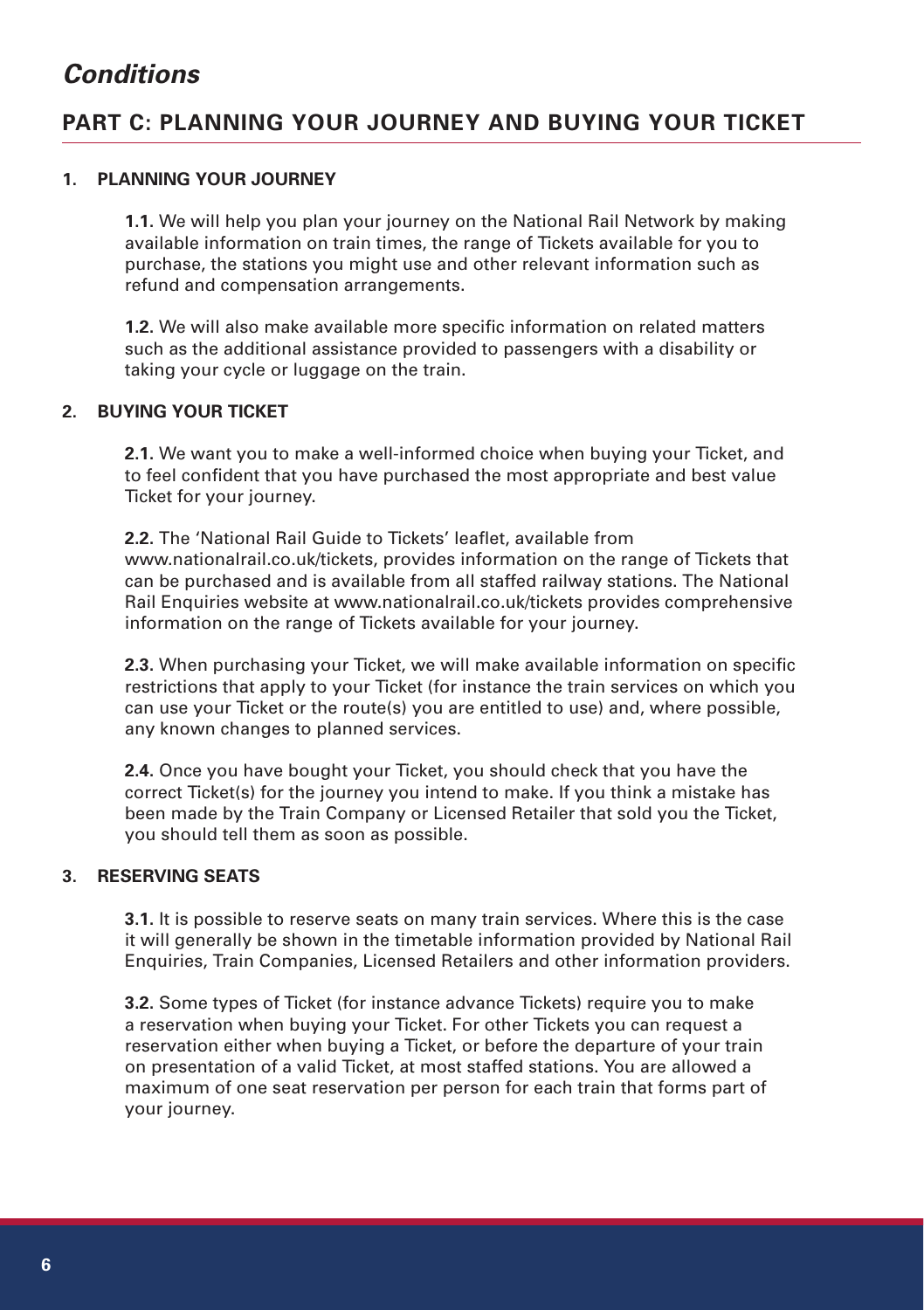**INFORMATION: Seat reservations for reservable services are normally available up to two hours before the departure of a train (or up to the previous day for very early morning departures). Please check with the Train Company if you require details of the latest booking times for a specific service.**

**3.3.** Unless you have made a reservation please note that your Ticket does not automatically entitle you to a seat, and at busy times you may have to stand. You will not be entitled to any refund in these cases unless you hold a first class Ticket and no first class seats were available on a train service where the timetable indicated that first class seats would be provided. More information on the refund to which you are entitled in such circumstances can be found in Condition 31.

#### **4. YOUR TICKET**

**4.1.** Your Ticket is evidence of your entitlement to travel on the National Rail Network, as allowed by the type of Ticket you have purchased. It is your responsibility to keep it safe and it should be looked after with care.

**4.2.** Some Tickets are held as an electronic record on a smartcard or electronic device or may be transmitted to you for you to print out yourself. In such cases you will be advised of (and must comply with) the specific conditions applying to Tickets held in those formats.

**4.3.** You may only buy your Ticket from a Train Company or Licensed Retailer, otherwise it will not be valid.

**4.4.** Some Tickets entitle you to goods or services from another party (for instance the right to travel on bus services). Where this is the case your Ticket is also evidence of a contract between you and that other party, whose own conditions will apply when using their services.

**4.5.** If you lose or mislay a Ticket or it is stolen, it will only be replaced or (subject to the specific conditions associated with the Ticket) refunded provided that the original Ticket can be cancelled. In such cases you should apply to the Train Company or Licensed Retailer from where it was purchased.

**4.6.** Special Conditions apply to Season Tickets and more information can be found in Part G.

**4.7.** You should not tamper with a Ticket in any way. If you do so it will not be valid for travel.

**4.8.** If a Ticket is damaged to the extent that it is not legible and cannot (where applicable) be scanned or otherwise validated, it will not be valid for travel. However, if you return it to the Train Company or Licensed Retailer that sold it to you, they will arrange for a replacement Ticket to be issued to you unless there is reason to suspect that it has, or will be, used for fraudulent or improper purposes. You may have to pay a reasonable administrative charge (not exceeding £10) for the replacement.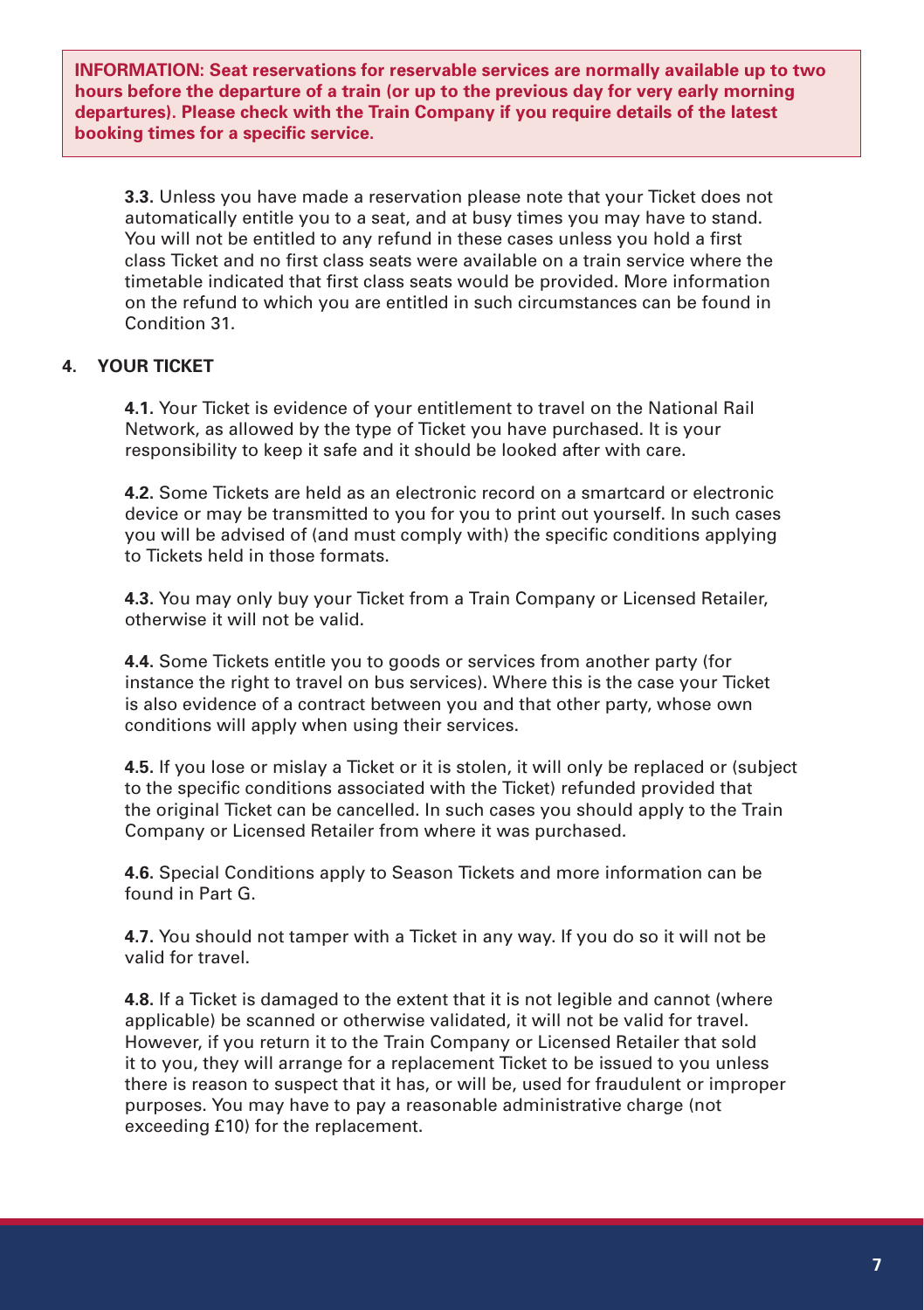#### **5. TRANSFER OF TICKETS**

**5.1.** A Ticket may be transferred by the person who bought that Ticket to another person, but only if:

**5.1.1.** the Ticket has not been made out in the passenger's name (which includes where the passenger is identified by a designated Railcard, photocard or other identifying means);

**5.1.2.** the journey has not begun (for example, if you intend to transfer a return Ticket you must not have used the outward portion of that return Ticket, or if you intend to transfer a weekly Ticket you must not have used it for any journeys already); and

**5.1.3.** the transfer is not a resale for more than the price paid for the Ticket by the person who first purchased it from a Train Company or a Licensed Retailer.

**5.2.** A Ticket which is validly transferred remains subject to all the conditions of travel originally applicable to it.

#### **6. YOUR REQUIREMENT TO HAVE A VALID TICKET TO TRAVEL**

**INFORMATION: 'Ticket' includes a validated contactless payment card where accepted. The 'Tickets' definition in Appendix B gives more information.**

**6.1.** You must have a valid Ticket to travel before you board a train where there was the opportunity to buy one unless one of the following circumstances applies:

**6.1.1.** At the station where you start your journey, there is no means of purchasing a Ticket, either because there is no Ticket office open or self-service Ticket machine in working order; **and where notices indicate that Penalty Fares may apply from that station,** you purchase a Permit to Travel if there is a working Permit to Travel issuing machine at the station where you start your journey – see Condition 10 for more information about Penalty Fares; or

**6.1.2.** Where you are specifically permitted to board a train service by an authorised member of staff or notice of the Train Company whose service you intend to board; or

**6.1.3.** You have a disability and Ticket purchasing arrangements at the station you are departing from are not suitably accessible.

In these cases, you must, as soon as you are reasonably able, buy an appropriate Ticket to complete your journey. The price of the Ticket you purchase will be the same as if you had bought a Ticket at the station from which you first departed.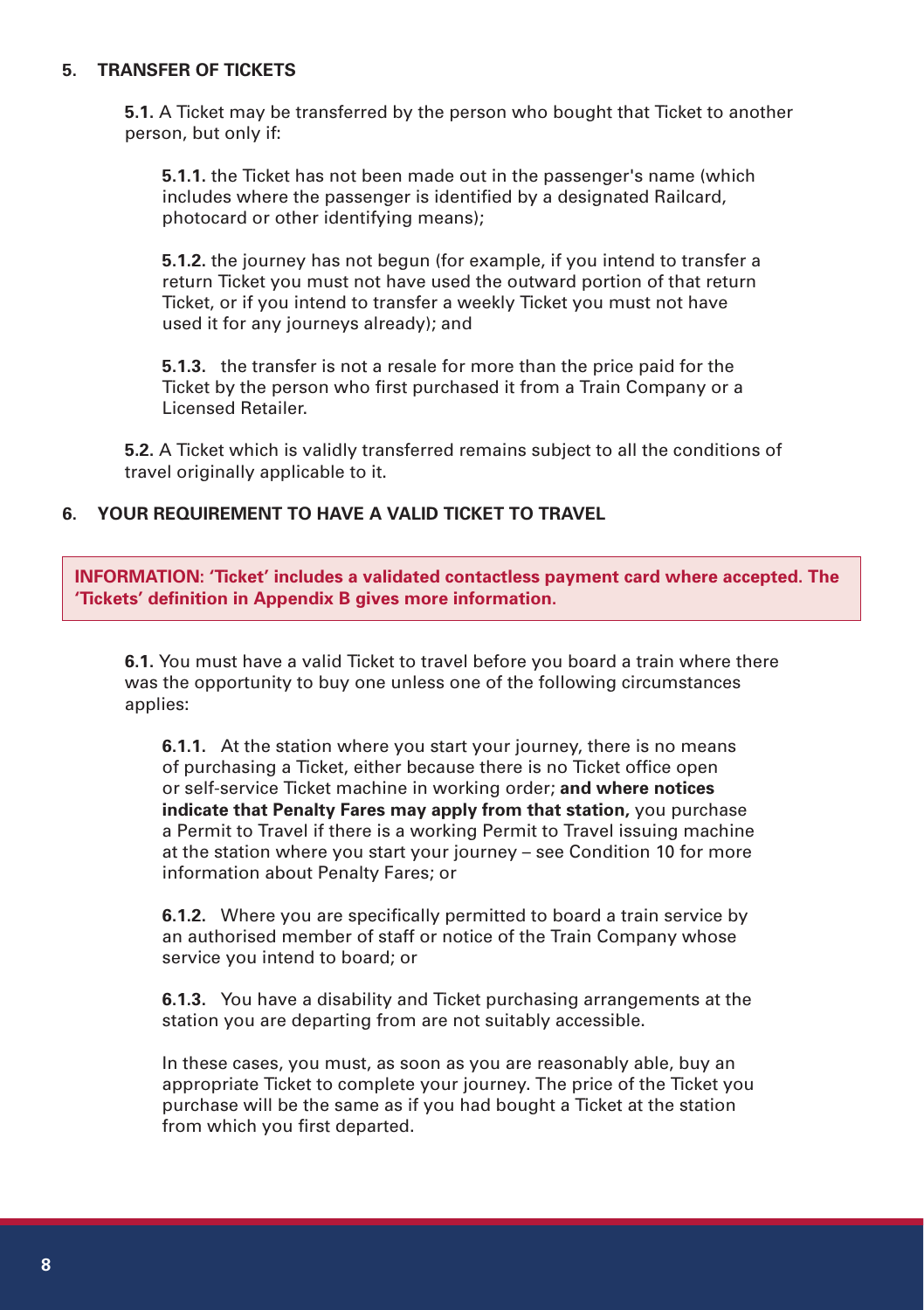**INFORMATION: This means that you should buy a Ticket from the conductor on the train if there is one available; at an interchange station provided there is sufficient time before your connecting service; or, if neither of these is possible, at your destination.**

**6.2.** Tickets can be purchased at staffed Ticket offices or through self-service Ticket machines at many stations and can also be purchased from a range of Train Companies and other Licensed Retailers online and by telephone. You may also purchase a Ticket through use of a smartcard or registered payment card in areas where such schemes apply.

**6.3.** Children under five years of age may travel free of charge without a Ticket providing that they are travelling with a passenger holding a valid Ticket or other authority to travel.

**6.4.** Children aged between 5 years and 15 years must have a valid Ticket for travel but are entitled to a "child" discount on most Tickets. If a discount is not available, it will be made clear to you when you buy your Ticket.

**6.5.** Special arrangements apply for accompanied children aged under 11 in the London pay as you go zonal fare area. For details please go to: https://tfl.gov.uk/fares-and-payments/travel-for-under-18s/travelling-with-children

#### **7. PERSONAL IDENTIFICATION**

Some types of Tickets are only valid with a specific form of personal identification. Where this applies it will be made clear when buying your Ticket, and in these cases you must ensure that you have the identification with you when you travel.

**INFORMATION: This applies, for example, for some types of self-print Ticket which are only valid when carried with the appropriate ID stated at the time of booking.**

#### **8. RAILCARDS**

**8.1.** If you use a Railcard to purchase a discounted Ticket, you must carry the Railcard (and have it available for inspection) when you travel. The Railcard must be within its period of validity when you travel (in other words it should not have expired).

**8.2.** The Railcard may have additional restrictions which will apply to any Tickets you buy when using it.

**8.3.** If you have a Railcard, you must ensure that the information on it can be read by rail staff. On occasions this printed information will fade over time. If your Railcard starts to become illegible for this reason, we will replace it without charge. This can be done at any station with a Ticket office or through the Licensed Retailer from which it was purchased.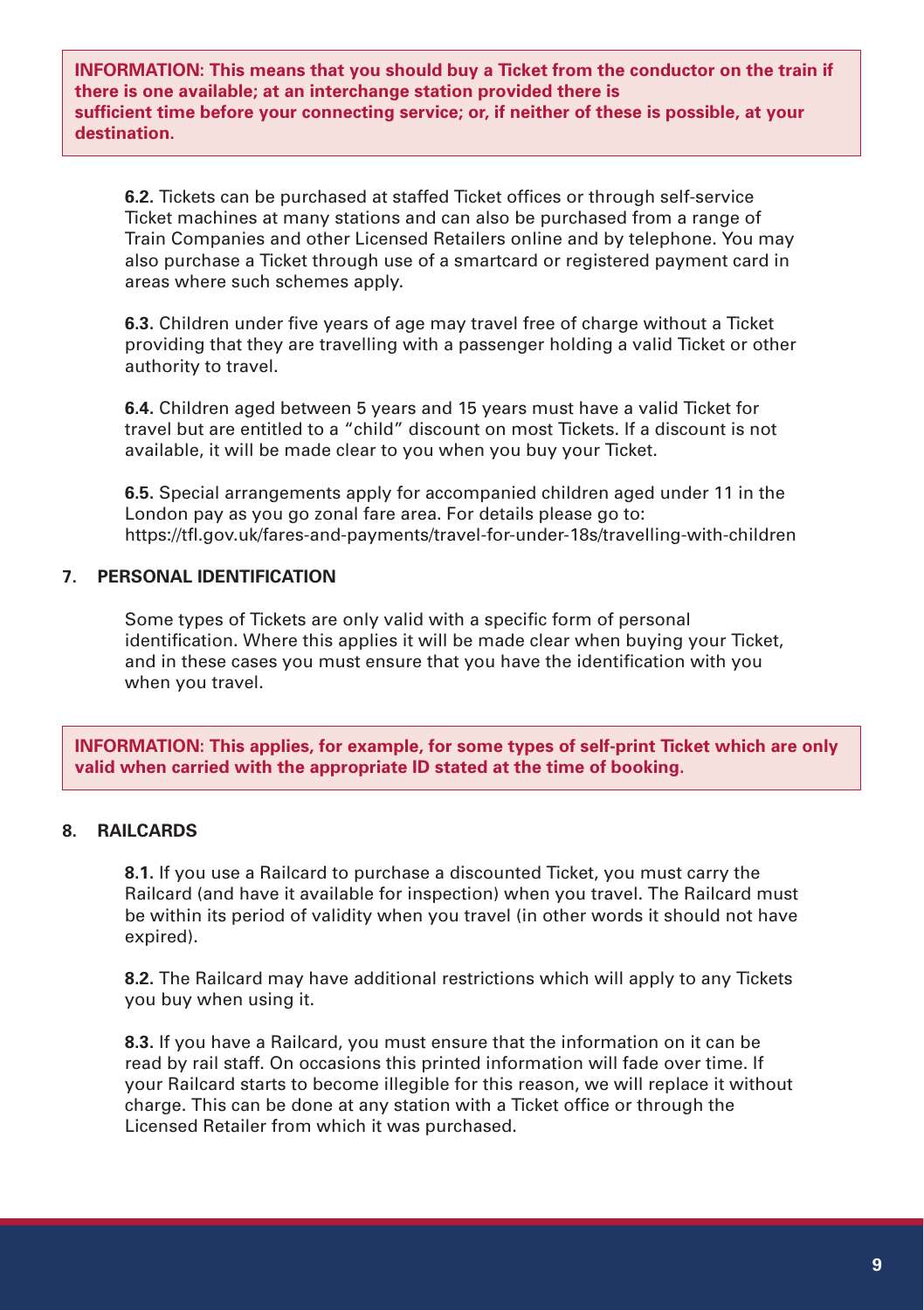**8.4.** When you buy a national Railcard the full terms and conditions will be provided. They are also available from www.railcard.co.uk, and on request from all staffed Ticket offices.

**8.5.** If you are travelling with a Railcard discounted Ticket and are unable to present the Railcard when asked by the staff or authorised agents of a Train Company, you will be treated as having joined a train without a valid Ticket and Condition 9 will apply.

**8.6.** However, if you were unable to present the Railcard because you had forgotten to carry it on that particular journey or mislaid it, the Train Company concerned will refund any fare or Penalty Fare paid in accordance with Condition 10.

**8.7.** In order to claim such a refund, you will need to contact the customer service department of the Train Company that charged you the additional fare or Penalty Fare, providing the full details of your Railcard, together with the additional Tickets you have purchased or any Penalty Fares notices. A maximum of one such claim will be considered in any 12 month period.

#### **9. TRAVELLING WITHOUT A VALID TICKET**

**9.1.** Travelling without a valid Ticket (which includes, where relevant, any supporting documentation such as a Railcard), or being unable to present them when asked is a serious matter. Condition 6 sets out the only circumstances where you may board a train without a valid Ticket.

If you believe that one of these circumstances applies to you, or that there is another reason that led to you travelling without a valid Ticket or being able to present one, then you should explain this to the member of Train Company staff who has asked to inspect your Ticket.

**9.2.** If you are unable to present a valid Ticket when asked and the conditions set out in Condition 6 do not apply, we are permitted in law to take one of the following measures:

**9.2.1.** To charge you a Penalty Fare on certain trains and stations (see Condition 10 below); or

**9.2.2.** To charge you the full undiscounted anytime single fare to a station directly served by the train that you are on. You will not be entitled to any discounts or special terms, or for a Ticket to a station other than one served by the train that you are on; or

**9.2.3.** To report you for prosecution.

If you are unable to present a valid Ticket or to pay a fare (including a part payment of a Penalty Fare to the value of the Ticket required) when requested, you will be required to provide your name and address so that the matter can be followed up.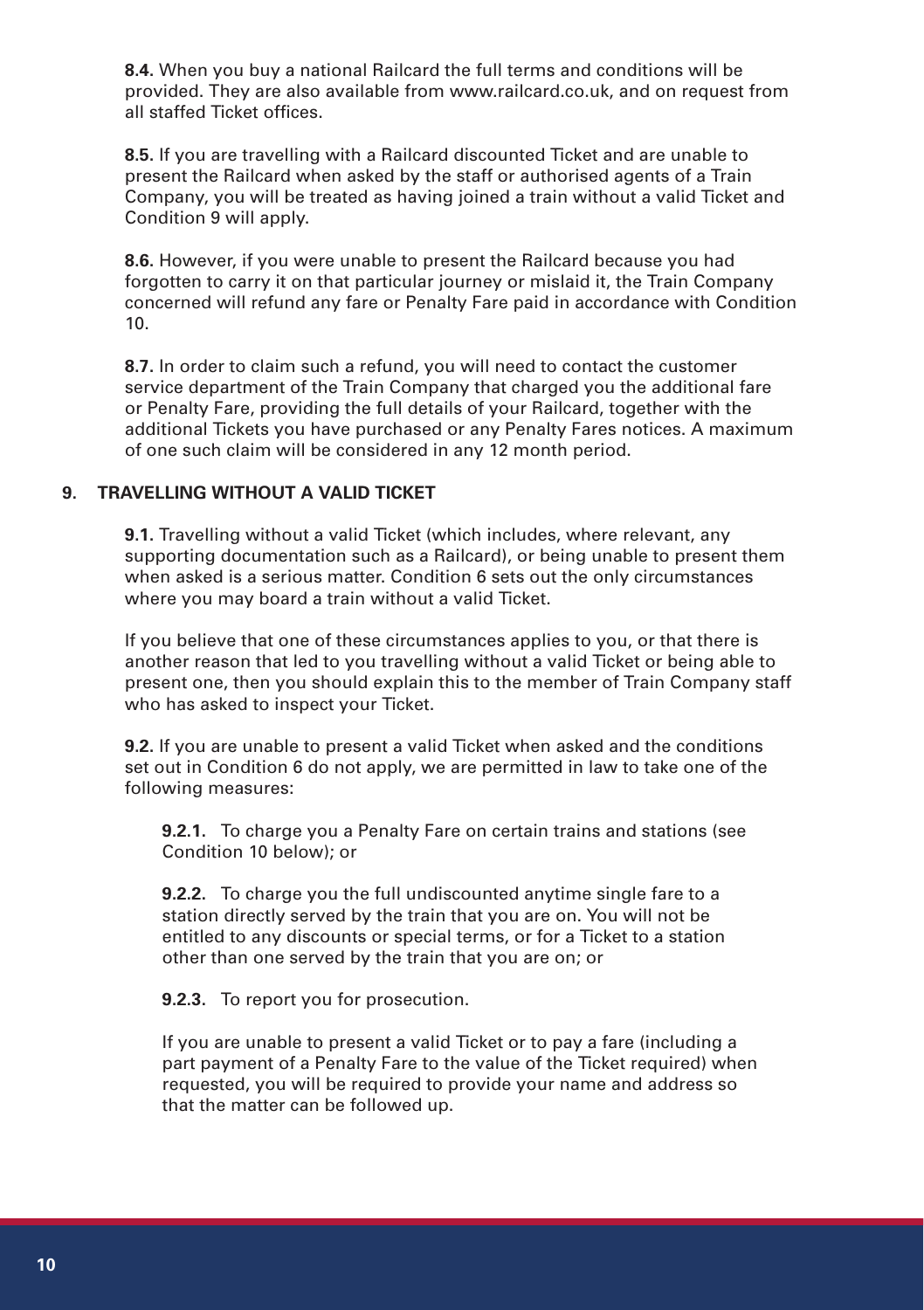**9.3.** It is an offence under the Railway Byelaws to fail to provide your name and address when requested.

**9.4.** Where you are using a Ticket valid on a specific train service or train services (such as an 'advance' Ticket) and you miss a service because a previous connecting train service was delayed, you will be able to travel on the next train service provided by the Train Company with whom you were booked without penalty.

**9.5.** Where you are using a time-restricted Ticket (such as an 'off-peak' or 'superoff-peak' Ticket) that is correctly dated but:

**9.5.1.** invalid for the service on which you are travelling; or

**9.5.2.** you are using a route for which your Ticket is not valid; or

**9.5.3.** you break your journey when you are not permitted to do so,

you will be charged the difference between the fare that you have paid and the lowest price Ticket that is valid for the train you are using.

**INFORMATION: All Train Companies adhere to a Code of Practice which sets out the procedures we will follow when dealing with ticketing irregularities. A copy can be found at www.nationalrail.co.uk/tickets.**

#### **10. PENALTY FARES**

**10.1.** Some Train Companies operate a Penalty Fares scheme. More information on Penalty Fare schemes and a list of the Train Companies operating such schemes can be found at www.nationalrail.co.uk/penaltyfare.

**10.2.** Train Companies are required to ensure that warning notices are clearly displayed on trains and stations where such schemes operate. Within the areas where such schemes operate, you may be charged a Penalty Fare if:

**10.2.1.** You travel on a train service without a Ticket or Permit to Travel; or

**10.2.2.** You travel in first class accommodation with a standard class Ticket; or

**10.2.3.** You travel on a train service at a time when your Ticket is not valid; or

**10.2.4.** You travel with a Train Company for which your Ticket is not valid; or

**10.2.5.** You do not have the necessary supporting document(s), where required (for example a valid Railcard or photocard).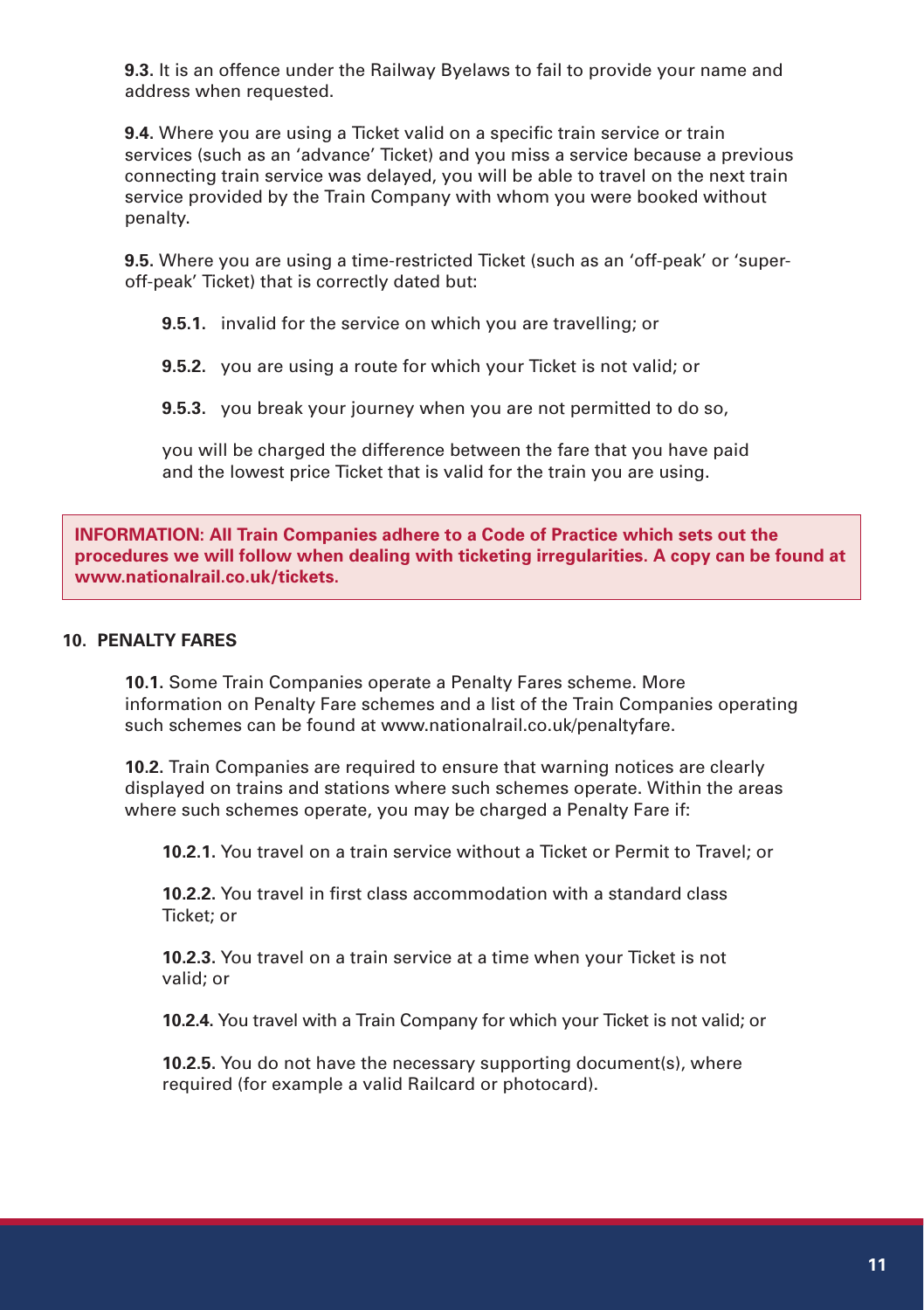# **PART D: USING YOUR TICKET**

The following Conditions 11 to 16 set out the general conditions or restrictions that may apply depending on the type of Ticket that you have purchased.

#### **11. DATES WHEN YOUR TICKET IS VALID**

**11.1.** You must use your Ticket on or within the date(s) that it is valid. The date(s) of validity will be made clear when you buy your Ticket. More information can also be found in Condition 16.

**11.2.** If, as a result of a delay to your train, your Ticket expires during your journey, you will still be allowed to complete that journey without penalty.

**11.3.** A return Ticket must be used in the correct sequence (you must use the outward portion of your return Ticket before you use the return portion). The outward portion of a return Ticket is no longer valid for travel once the return portion has been used.

#### **12. THE TRAIN COMPANY OR COMPANIES YOU MAY TRAVEL WITH**

**12.1.** Some Tickets require you to travel on a specific train service or services, or the services of a particular Train Company or Companies. This will be made clear to you when you purchase your Ticket.

**12.2.** Otherwise, you are allowed to make your journey on the services of any Train Company covering the journey you are making on the date(s) and by the route(s) on which your Ticket is valid.

#### **13. THE ROUTES YOU MAY USE**

**13.1.** Your Ticket may show that it is valid only on certain train services, such as those of a particular Train Company, or on trains travelling via a certain route or routes. If no specific route or Train Company is shown, then (subject to any time restrictions for the type of fare you have purchased) it will be valid on:

**13.1.1.** any direct train service between the station(s) shown on your Ticket;

**13.1.2.** by any services (including any change of trains) over the shortest route which can be used by scheduled passenger services between the stations shown on your Ticket;

**13.1.3.** any other routes as shown in the 'National Routeing Guide'.

**INFORMATION: Restrictions may be applied to services departing or arriving at certain times; to the services of one or more specified Train Companies; or to groups of train services indicated by a particular brand name or identity.**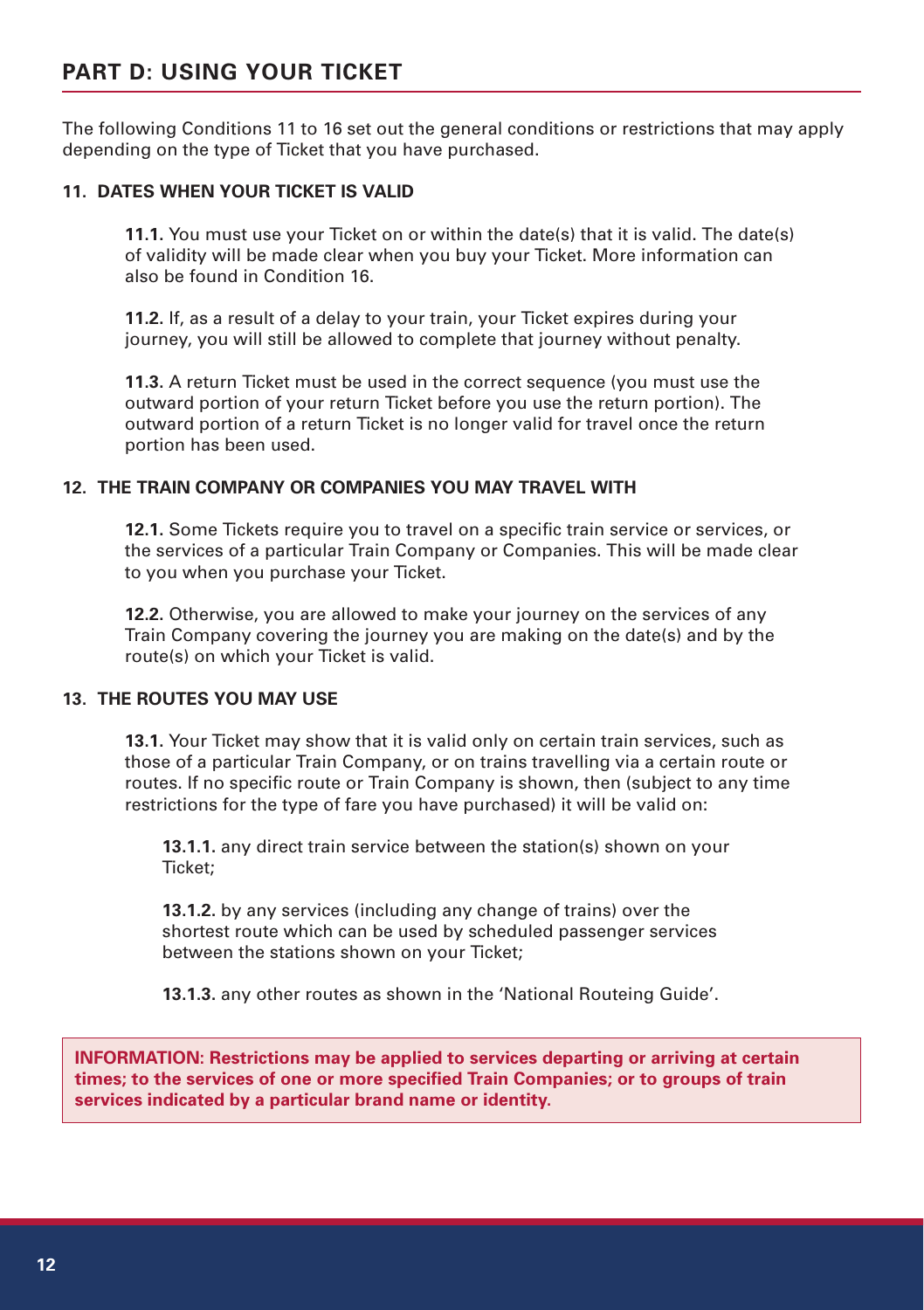The easiest way to check for valid routes is to use the journey planner at www. nationalrail.co.uk. You can also check the National Routeing Guide which is available at data.atoc.org/routeing-guide or ask the Ticket seller when you buy your Ticket.

**INFORMATION: The National Rail Journey Planner lets you select any specific journey and allows you to include specific locations you wish to travel through. It will display valid Tickets for your chosen journey alongside the train times.**

**13.2.** If you make a journey by a route that is not valid you will be liable to pay an excess fare. The price for this will be the difference between the amount paid for the Ticket you hold and the lowest price Ticket available for immediate travel that would have entitled you to travel by that route.

**13.3.** If you are using a Zonal Ticket, which allows travel within a defined geographic area, you may travel on trains which take any route within the zone or zones shown on the Ticket.

**13.4.** If you travel beyond the destination shown on the Ticket, you will be treated as having joined the train without a valid Ticket for the additional part of your journey. Condition 9 sets out what may happen if you travel without a valid Ticket.

#### **14. USING A COMBINATION OF TICKETS**

**14.1.** Unless shown below, you may use a combination of two or more Tickets to make a journey provided that the train services you use call at the station(s) where you change from one Ticket to another.

**14.2.** If you are using a Season Ticket, daily Zonal Ticket, or another area based Ticket such as a concessionary pass, ranger or rover in conjunction with another Ticket and the last station at which one Ticket is valid and the first station that the other Ticket is valid are the same, then the train does not need to call at that station for your combination to be valid.

**14.3.** Some Tickets specifically exclude their use in conjunction with other Tickets. This will be made clear in the terms and conditions when buying such Tickets, and you cannot use such a Ticket in conjunction with another except as set out in 14.1 above.

**14.4.** In all cases you must comply with the specific terms and conditions of each of the Tickets you are using (for example, keeping to the valid route(s) and train services for which each Ticket is valid). **It is your responsibility to check that you comply with the Conditions listed above.**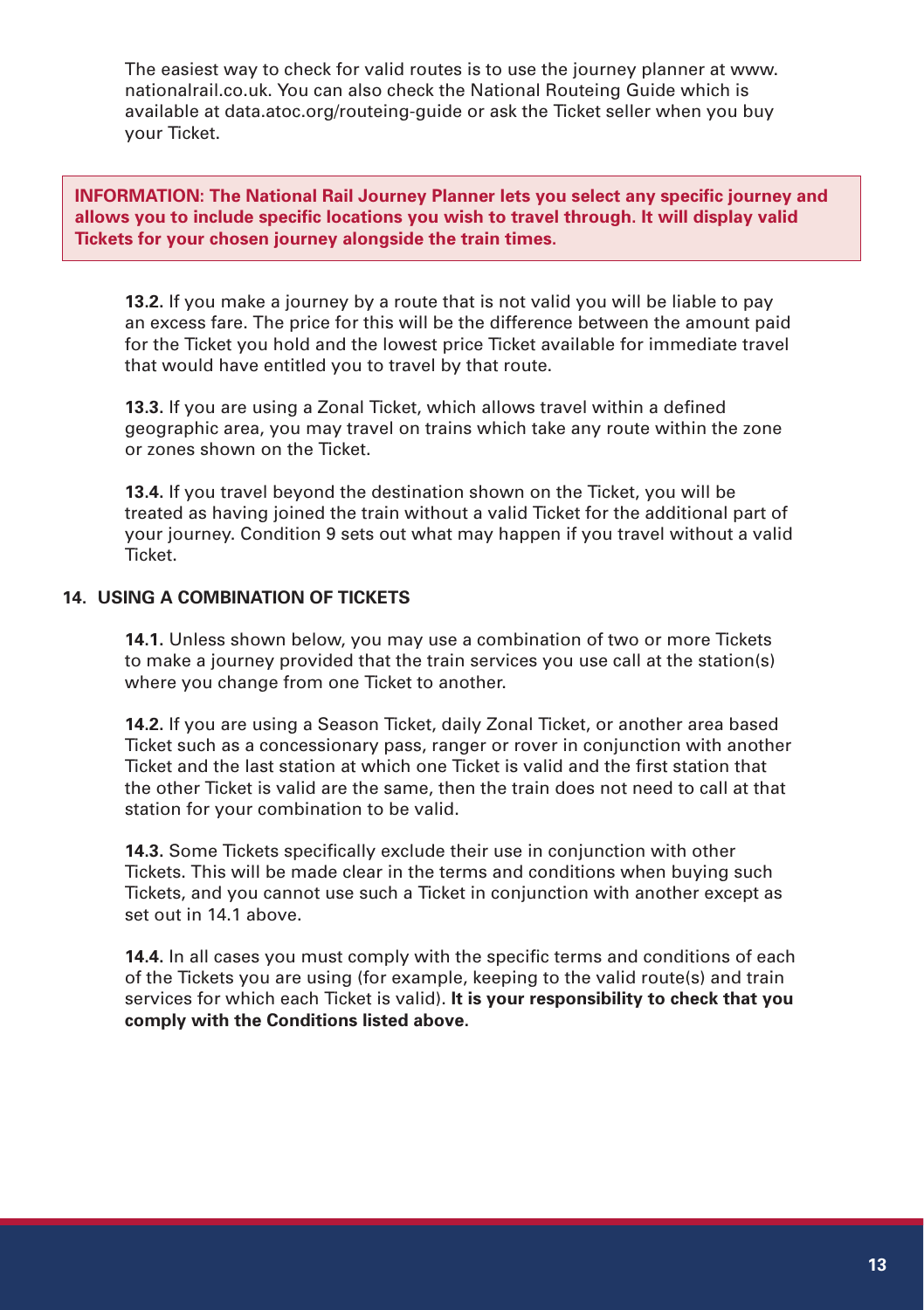#### **15. USING FIRST CLASS ACCOMMODATION**

**15.1.** Some train services include first class accommodation. Where first class accommodation is available, the relevant seats and area(s) of the train will be clearly marked.

**15.2.** Unless Train Company staff, or notices on the train give you specific permission, you cannot travel in first class accommodation (including standing in corridors or passageways) with a standard class Ticket. This applies even if there are no vacant seats in standard class.

**15.3.** A standard class Ticket can in most cases be upgraded to first class. Where this is the case you should pay the additional fare due before you board the train. The amount you pay will be the difference between the fare you have already paid and the appropriate first class fare for the journey you wish to make.

**15.4.** Some Train Companies allow you to upgrade on train on payment of a supplement. Where this is the case it will be made clear by announcements or notices.

**15.5.** If you travel in first class accommodation without a valid first class Ticket or permission from staff to occupy that accommodation, Condition 9 will apply.

**15.6.** If you are given permission to sit in a first class seat when holding a standard class Ticket, it is on the basis that you may be later required to give up your seat to a passenger holding a valid first class Ticket.

**15.7.** If you hold a first class Ticket and the first class accommodation on your train service has been declassified or you are unable to sit in it for all or part of your journey because it is full, you will be entitled to a refund as set out in Condition 31.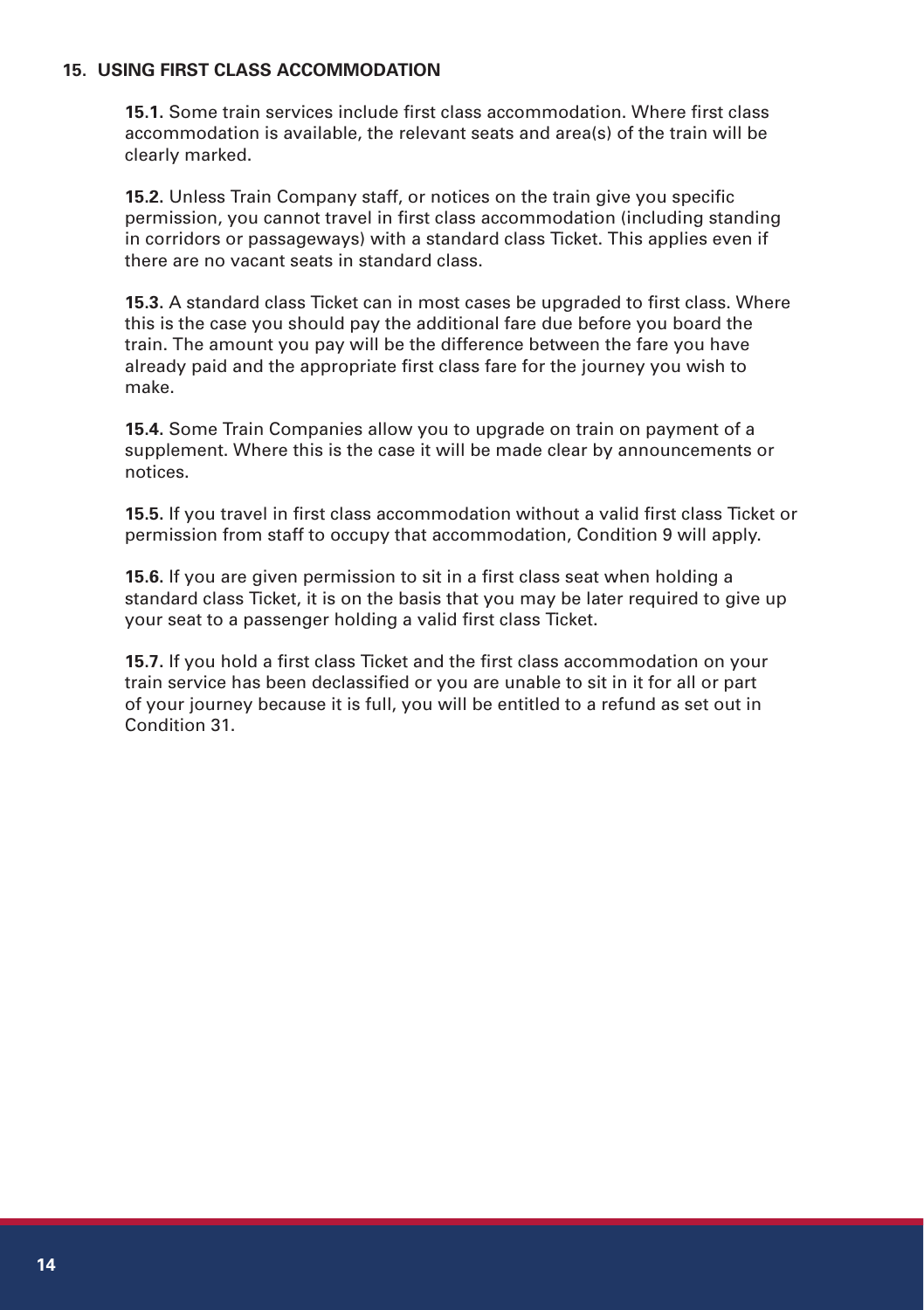#### **16. BREAK OF JOURNEY**

**16.1.** Most Tickets allow you to break your journey. This means that you do not have to make the whole of your journey at the same time or, where allowed, on the same day.

**INFORMATION: Please note that advance Tickets do not permit a break of journey. The special conditions for advance Tickets can be found at www.nationalrail.co.uk/ advancetickets. Other national Ticket types normally allow break of journey with the exception of the outward portion of some longer distance off-peak returns. Where this is the case it is made clear in the restrictions applying to those Tickets.**

**16.2.** Where break of journey is allowed there is no limit to the number of times that you can do so within a Ticket's period of validity, until the journey is completed.

**16.3.** Generally, you may start, or break and resume, a journey (in either direction in the case of a return Ticket) at any intermediate station, as long as the Ticket you hold is valid for the trains you want to use. However, this may not be the case with some through services that take an indirect route. You may also end your journey (in either direction in the case of a return Ticket) before the destination shown on the Ticket.

**INFORMATION: For example, where a train service makes a circular journey, you may travel either way to the destination on your Ticket. However, you would not normally be allowed to get off at an intermediate station where the fare would have been higher.**

**16.4.** If you start, break or resume your journey at an intermediate station where you are not entitled to do so, you will be liable to pay an excess fare. The price for this will be the difference between the amount paid for the Ticket you hold and the lowest price Ticket available for immediate travel that would have entitled you to start, break or resume your journey at the station concerned.

**16.5.** Tickets valid for travel across London using Transport for London services do not entitle you to break your journey on London Underground and/or the Docklands Light Railway, unless your Ticket is a Season Ticket or a travelcard covering the Zones in which you are travelling.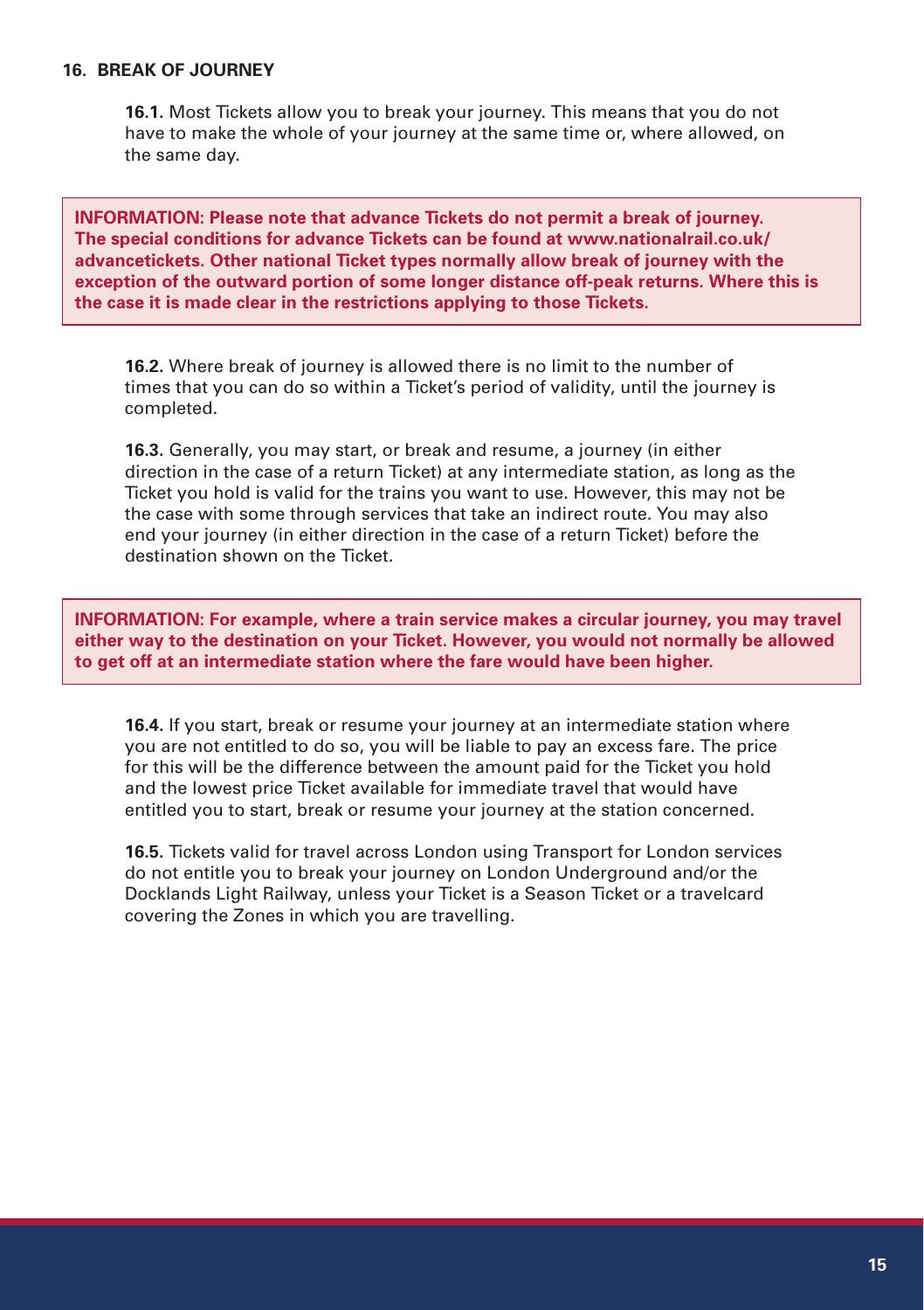#### **17. INTRODUCTION**

This Part E sets out the specific Conditions that apply when making your journey.

#### **18. INSPECTION OF TICKETS**

**18.1.** You must show and, if asked to do so by the staff of a Train Company, hand over for inspection your Ticket and any Railcard, photocard or other form of personal identification which your Ticket requires.

**18.2.** If for any reason your Ticket is invalid, Train Company staff may withdraw it unless it is held on an electronic device or payment card. Where your Ticket is withdrawn you will be given a receipt.

#### **19. SHOWING CONSIDERATION FOR OTHER PASSENGERS**

**19.1.** You should show consideration for other passengers, so that everyone is able to have an enjoyable travel experience on the National Rail Network. Antisocial and criminal behaviour, in particular, affects other passengers and can prevent them from enjoying their journey.

**19.2.** This behaviour is covered by the Railway Byelaws, which apply to anyone on railway property, regardless of whether they have a Ticket or not.

#### **20. CHANGING TRAINS**

If your journey requires a change of trains, you must allow sufficient time to make your connection when selecting the trains, you wish to use. Train times shown at www.nationalrail.co.uk or on any journey plan provided by a Train Company or Licensed Retailer will allow sufficient time for making your change of trains. You can also ask for advice on this when purchasing your Ticket at a station.

#### **21. PASSENGERS WITH DISABILITIES**

**21.1.** We aim to make using the National Rail Network as accessible as possible for passengers with disabilities and provide a range of services to help ensure that they have an enjoyable journey.

**21.2.** We will provide specific assistance for passengers with disabilities (and other passengers that may need extra help such as older people) upon request, at no additional cost. This will include, as required, arranging for staff to be available to deploy ramps that allow wheelchair users to board trains; or arranging for an accessible taxi to take passengers with disabilities to the most convenient accessible station appropriate to the journey being made.

**21.3.** We recommend that passengers requiring assistance contact the relevant Train Company up to 24 hours in advance. However, staff will try to provide assistance when no booking has been made in advance.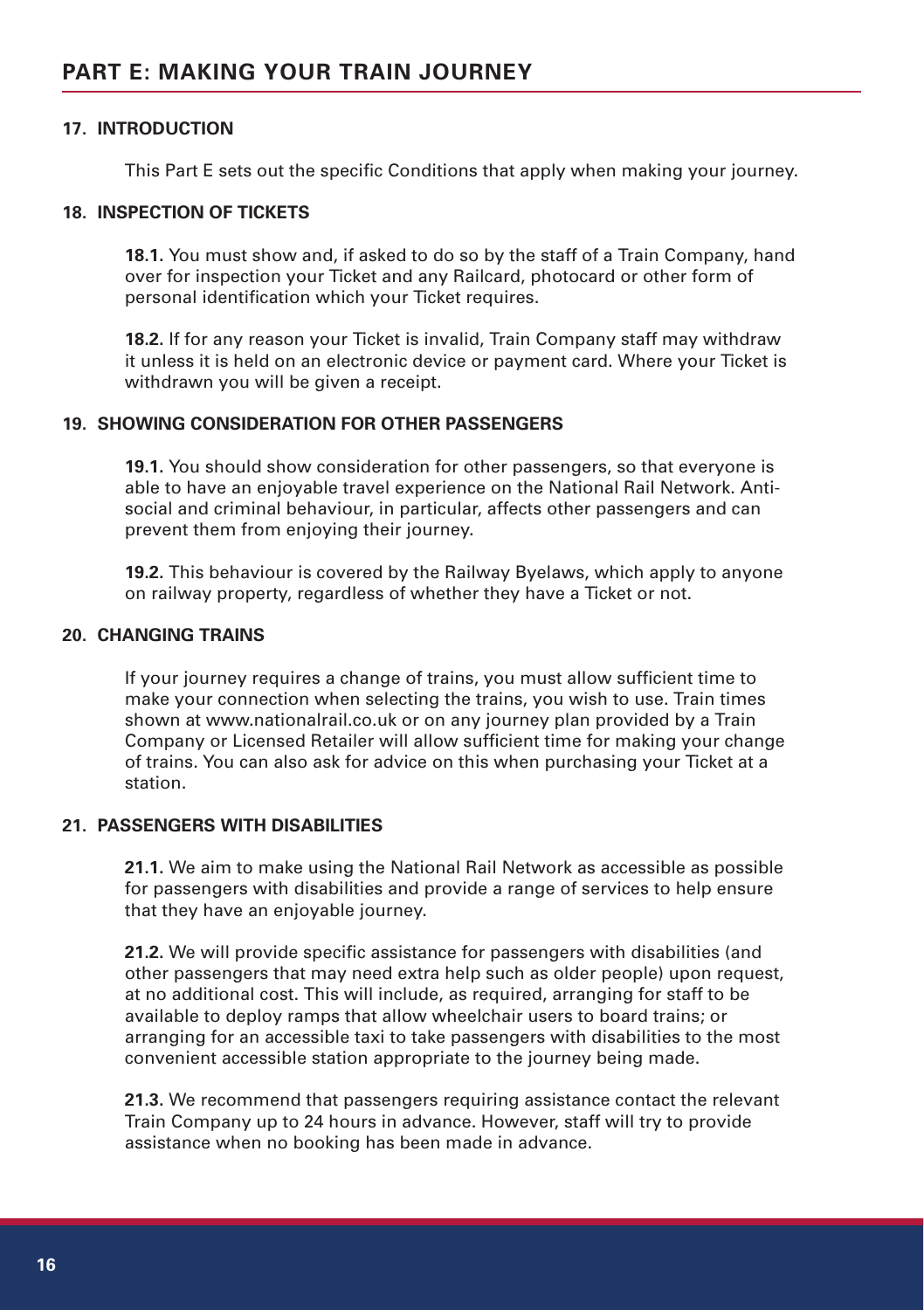**INFORMATION: You can book to get help at any station for any train journey at any time. Staff will try to help you even if you just turn up, bearing in mind their other duties like dispatching a train or looking after safety on the platform. If staff are not able to help you immediately then they will explain clearly why. Some companies may ask for up to 24 hours' notice to book assistance to enable them to ensure that a member of staff will be available to help you.**

**Further information on how to book assistance is available from each Train Company's website and from the National Rail Enquiries website at www. nationalrail.co.uk/ disabledpassengers, which provides further guidance on facilities at each station (for example, where there are stairs and no lifts).**

**21.4.** Each Train Company publishes an 'Accessible Travel Policy', which sets out the way in which it will assist passengers with disabilities in using its services.

**INFORMATION: Each Accessible Travel Policy is published on the Train Company's website. The website www.nationalrail.co.uk also provides a wide range of information for passengers with disabilities planning to use the National Rail Network. For example, if you are travelling with a Mobility Scooter, you can check that the Train Company can take it on board.**

#### **22. TAKING YOUR CYCLE ON THE TRAIN**

**22.1.** Non-folding cycles are permitted on most train services, but restrictions may apply at particular times of day and/or days of the week. In some cases, a charge may be made and a reservation may be required.

**22.2.** Train Companies publish details of their cycle policies online. Details are also available at staffed Ticket offices, and we will tell you about these restrictions and any charges if you ask when buying your Ticket.

#### **INFORMATION: More details can be found at www.nationalrail.co.uk/cyclists**

**22.3.** If a cycle reservation is not honoured, the Train Company responsible will refund any reservation fee paid. If the Train Company is unable to provide alternative equivalent accommodation for your cycle and you therefore decide not to travel you will be entitled to claim a refund under Condition 29 for your journey, without any administration charge.

You must make your claim within 28 days of the planned journey, including the Ticket and cycle reservation for the journey concerned.

**22.4.** Unless prohibited by a Train Company's individual cycle policy, cycles of the electric-assist pedal cycle type may be carried on trains provided that they are similar in size to a traditional cycle. Power assisted cycles without traditional cycle-style pedals, or with oversized dimensions cannot be carried.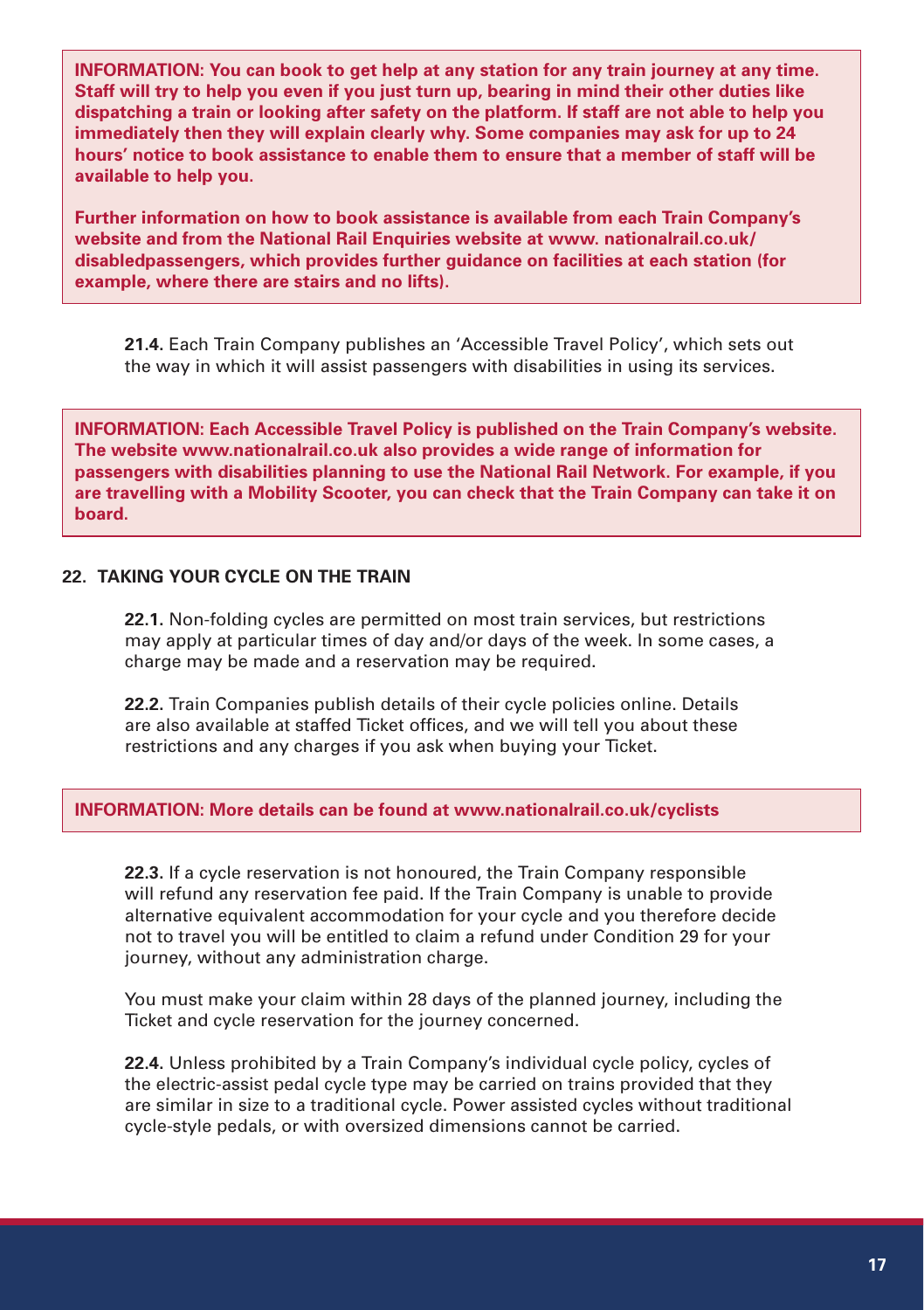**22.5.** Fully folding cycles may be treated as luggage as shown in Condition 23 below.

#### **23. TAKING LUGGAGE AND OTHER ARTICLES WITH YOU ON YOUR JOURNEY**

23.1. You may take up to three items of luggage into the passenger accommodation of a train unless:

**23.1.1.** your luggage is such that it may cause injury, inconvenience or a nuisance or it may cause damage to property;

**23.1.2.** there is not enough room for it;

**23.1.3.** your luggage would obstruct doorways, gangways or corridors;

**23.1.4.** the loading or unloading may cause delay to trains;

**23.1.5.** your luggage is not carried or packaged in a suitable manner;

**23.1.6.** your luggage is one of the prohibited items shown in the list shown in 23.6 below;

**23.1.7.** a Train Company has set out any special conditions relating to the carrying of luggage on their own train services. In such cases these conditions will be made available when buying your Ticket in advance and will be shown on the Train Company's website.

**23.2.** You will normally need to be able to manage your luggage without additional help; however, if you have a disability and require assistance, you can book this in advance of your journey. Please see Condition 21 for more information.

**23.3.** Articles may be conveyed in separate luggage accommodation, where this is available, on the train service. Articles conveyed in such accommodation must for security reasons be clearly labelled with your name, address and destination station. Train company staff may not release items stored in separate luggage accommodation to you until you have proved ownership.

**Item Conditions** Pushchairs/Carrycots. | Must be capable of folding Wheelchairs and powered wheelchairs. Wheelchairs must be folded unless in use and located in a section designated for wheelchairs where provided. They are conveyed subject to a maximum width of 70cm and length of 120cm.

**23.4.** Conditions relating to the carriage of specific items: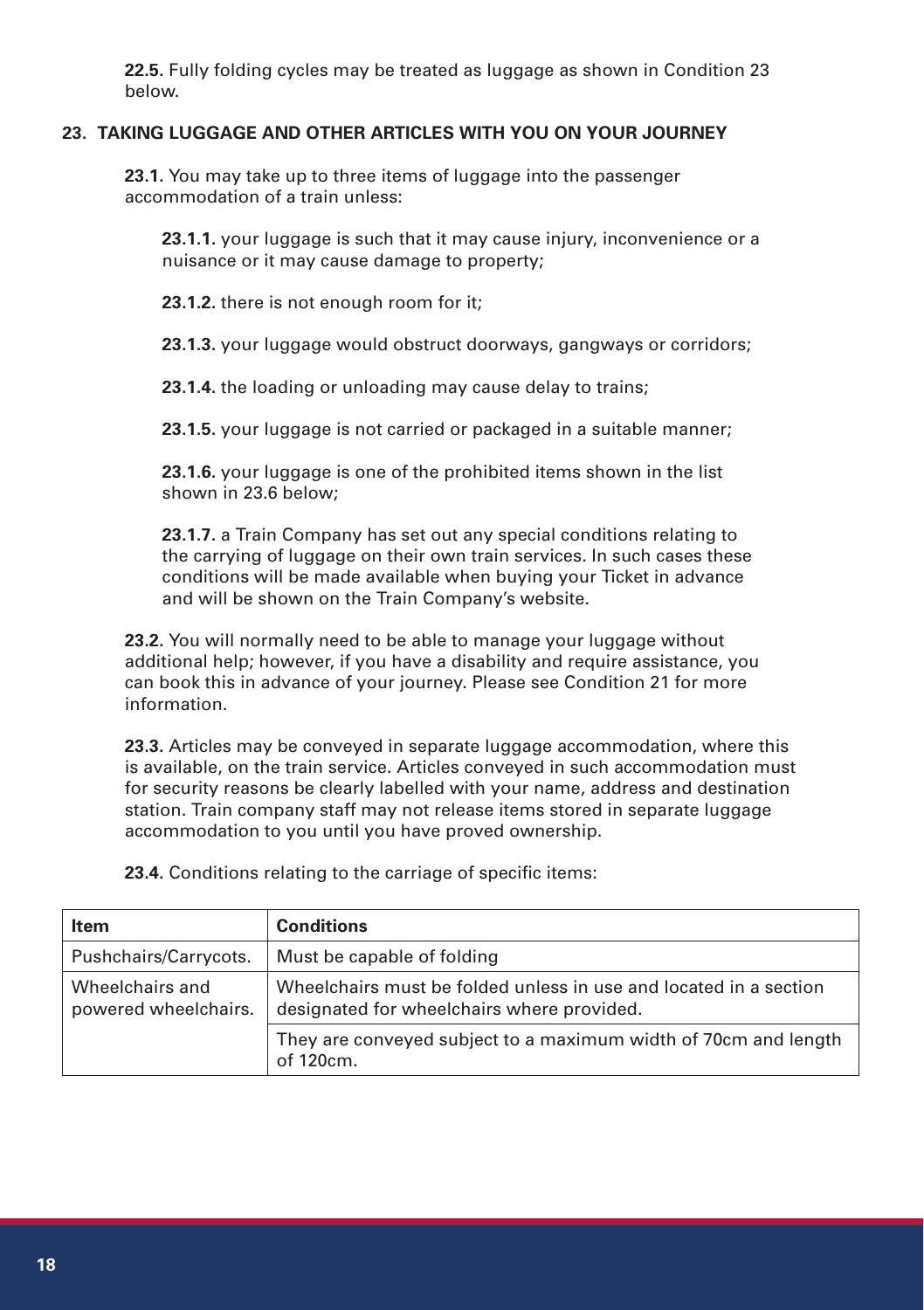**23.5.** Items only permitted at the discretion of individual Train Companies:

#### **Item**

Mobility Scooters.

Canoes; surfboards; sailboards.

Skis and ski-boards; golf equipment; other sports equipment except where shown as not permitted below.

Musical Instruments exceeding these dimensions, 30 x 70 x 90 cm

Unloaded firearms, properly licensed, with prior permission of the Train Company and carried in accordance with the law and any other specific instructions

#### **23.6.** Items that are not permitted to be carried on passenger trains:

| Item                                                              |  |
|-------------------------------------------------------------------|--|
| Motorcycles; mopeds; motor scooters                               |  |
| Furniture exceeding these dimensions, $30 \times 70 \times 90$ cm |  |
| Firearms (except as shown above)                                  |  |
| Dangerous goods; inflammable liquids; explosives                  |  |

#### **24. TAKING AN ANIMAL WITH YOU ON YOUR JOURNEY**

**24.1.** You may take up to two dogs or other small domestic animals free of charge with you unless a Train Company has set out any special conditions relating to their own train services. In such cases these conditions will be made available when buying your Ticket in advance and will be shown on the Train Company's website.

**24.2.** Animals, with the exception of blind or deaf persons' assistance dogs, may not be taken into buffet or restaurant cars (including first class accommodation with at-seat meals service) unless specifically allowed by the Train Company that you are using. Animals are not allowed on seats in any circumstances.

**24.3.** Animals other than dogs must be conveyed in a fully enclosed basket or pet carrier designed for this purpose with dimensions not exceeding  $85 \times 60 \times 60$ cm. Baskets and pet carriers must be large enough to allow the animal to stand and lie down in comfort. Animals which are too large for a basket or pet carrier with dimensions 85 x 60 x 60 cm may not be conveyed by train.

**24.4.** Dogs must be kept on a lead throughout your journey, including any part of station property; other animals must not be taken out of their baskets or pet carriers. If your dog or other animal causes a nuisance or inconvenience to other passengers, you may be asked to remove it from a train or railway premises by staff.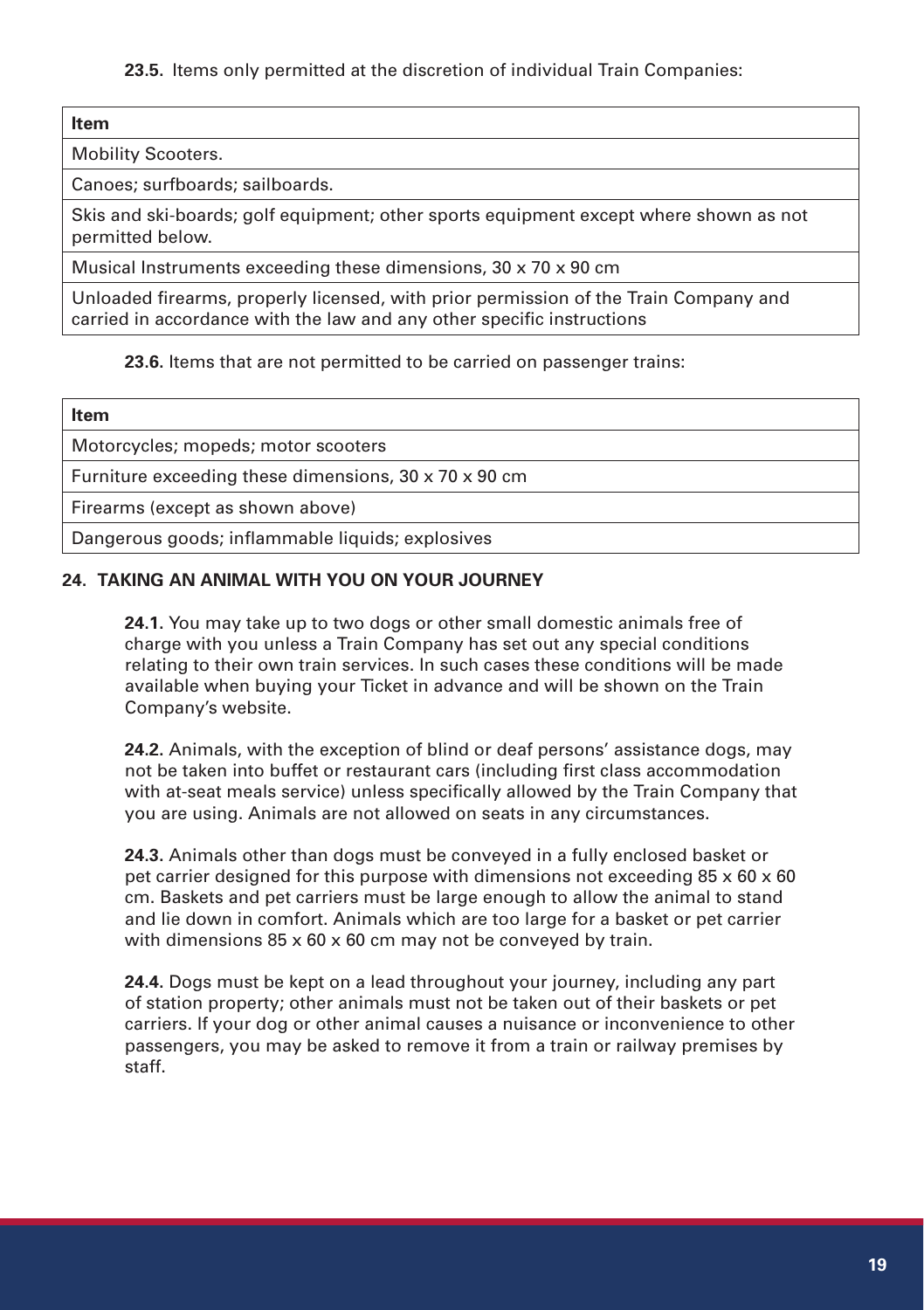**24.5.** Special conditions apply to the carriage of animals in sleeper cabins. If you are considering taking an animal on a service with a sleeper cabin, you will need to contact the Train Company for details of these before you make your booking.

**24.6.** Livestock and non-domestic animals cannot be carried in any circumstances.

#### **25. YOUR RESPONSIBILITIES WITH REGARD TO LUGGAGE, OTHER ACCOMPANIED ARTICLES AND ANIMALS**

You should take care of any item of luggage or article, animal or cycle that you take onto a train. You may be liable for any injury, damage, or loss if you do not take reasonable care. Unless a Train Company has agreed to provide assistance, it will not be responsible for any loss or delay to your journey arising from any failure in this regard.

#### **26. A TRAIN COMPANY'S LIABILITIES WITH REGARD TO LUGGAGE, OTHER ACCOMPANIED ARTICLES AND ANIMALS**

A Train Company or Rail Service Provider will only be liable for any loss or damage to luggage, articles, animals or cycles in its trains or on its premises if the loss or damage was caused by the fault of a Train Company's or Rail Service Provider's staff.

Where liability is established, the maximum liability of a Train Company or Rail Service Provider is £1,500 per passenger (except for liability for loss or damage to mobility equipment, or other specific equipment used by disabled passengers or passengers with reduced mobility, which is unlimited).

#### **27. RAIL REPLACEMENT SERVICES**

**27.1.** From time to time, it may be necessary to replace a train service with a bus or coach. In most cases this is planned in advance (due to engineering work to maintain or improve the rail network for instance), but sometimes such changes may be required at short notice (due to emergency engineering work).

**INFORMATION: Usually, such replacement bus and coach services will take longer than the scheduled time for the equivalent train service.**

**27.2.** Wherever engineering work is planned in advance we will make you aware of any need to operate a rail replacement service. The Train Company or Licensed Retailer from whom your purchase your Ticket will include any extended or altered times in timetable information. This information will also be provided at www.nationalrail.co.uk so that you can make an informed decision about your travel plans. Where replacement services are operating, we may be unable to accept some types of luggage, articles, animals and cycles.

**27.3.** If the replacement is at short notice and you cannot complete your journey because we are unable to transport your luggage, articles, animals and/or cycles by road vehicle, and you therefore decided not to travel, you will be entitled to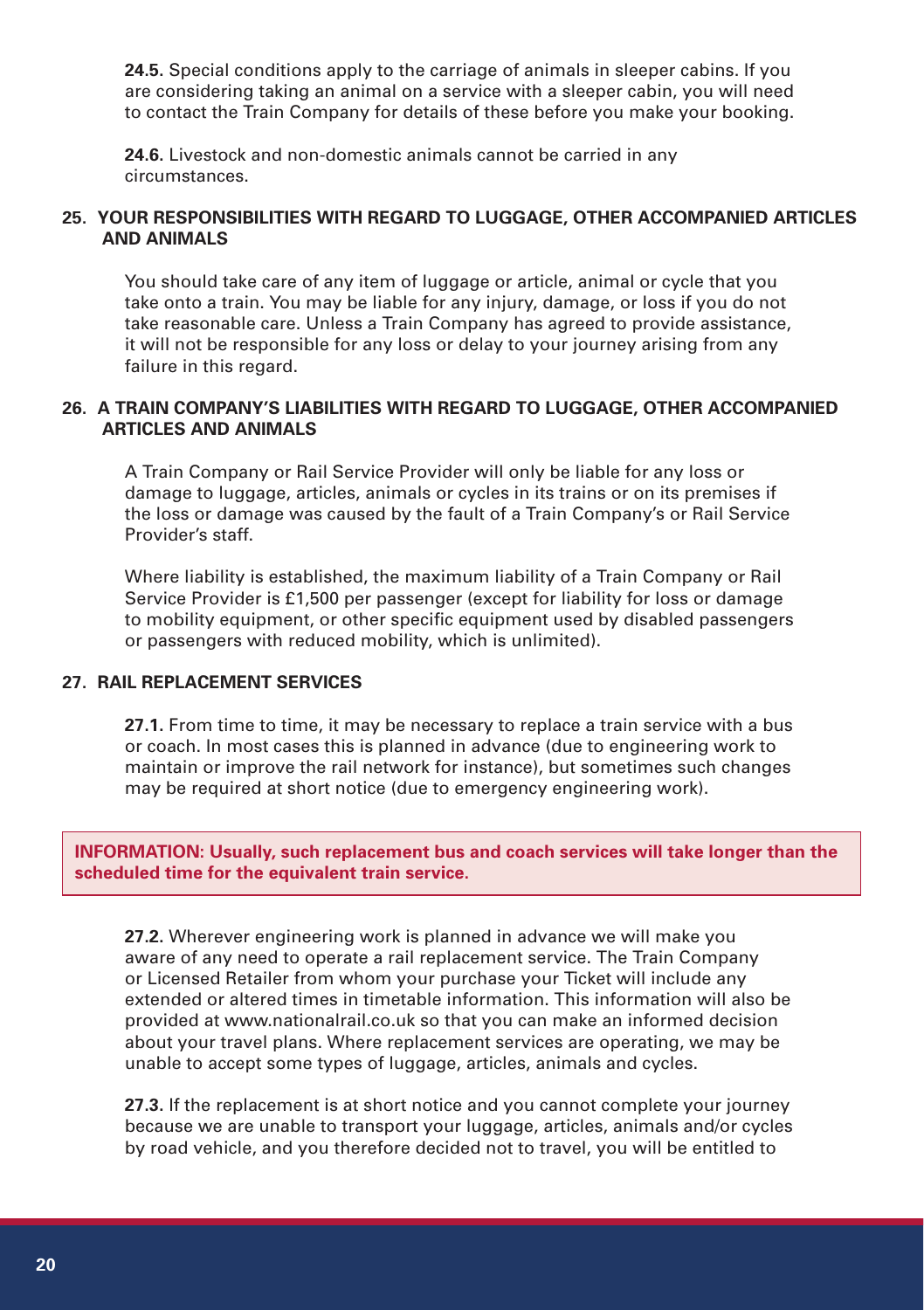claim a refund under Condition 30 for your journey without any administration charge.

When you make your claim, you should state the timetabled departure time of the train you intended to use for the journey and provide a Ticket which was valid for the journey.

**27.4.** In all other respects these Conditions apply to the use of rail replacement services.

#### **28. WHAT HAPPENS WHEN THINGS GO WRONG?**

**28.1.** We want you to be satisfied with your journey. If you have any problem that cannot be resolved to your satisfaction at the time, every Train Company provides details of how to make a complaint or comment on its website and on notices at stations and on trains.

**28.2.** Where disruption prevents you from completing the journey for which your Ticket is valid and is being used, any Train Company will, where it reasonably can, provide you with alternative means of travel to your destination, or if necessary, provide overnight accommodation for you.

**28.3.** Where your train is likely to be delayed for more than 60 minutes, you may use your Ticket to make your journey at a later date subject to comparable restrictions on your Ticket. Please refer to your Train Company's website or contact them directly for details on how to obtain a replacement Ticket.

**28.4.** In other circumstances disruption to train services may mean that you are entitled to compensation or a refund on your Ticket. Part F explains your rights to refunds and compensation.

**28.5.** If your train is delayed for more than 60 minutes, your Train Company may, in certain circumstances, provide you with meals and refreshments if they are available on the train or in the station, or can reasonably be supplied, and in reasonable relation to the waiting time.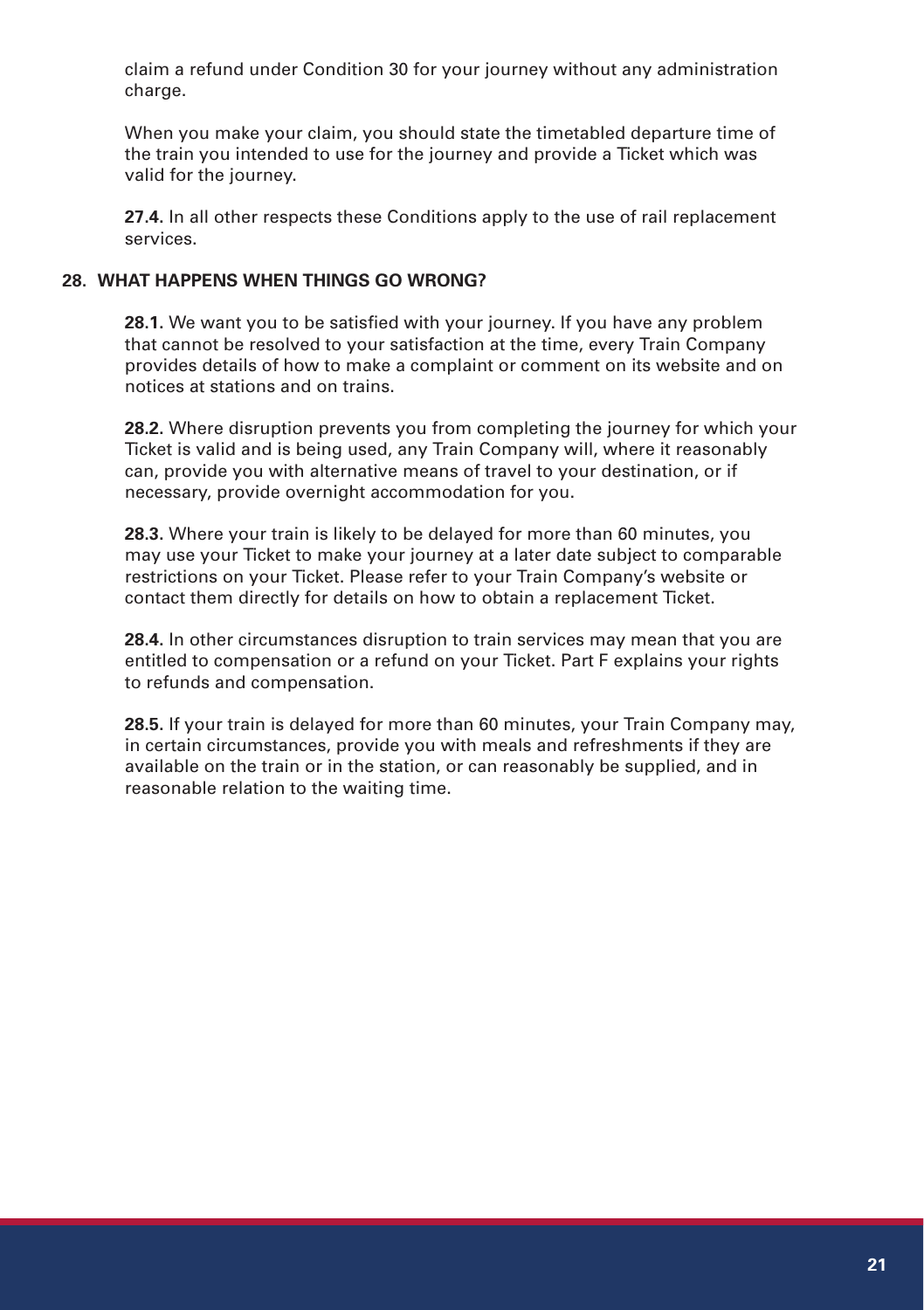# **PART F: YOUR REFUND AND COMPENSATION RIGHTS**

#### **29. REFUNDS ON TICKETS WHICH HAVE NOT BEEN USED**

**29.1.** If you purchase a Ticket and then choose not to travel, you may apply for a refund from the original retailer or Train Company from whom it was purchased, unless the terms and conditions of your Ticket (advance Tickets for instance) indicate that it is non-refundable. You must do this no more than 28 days after the expiry of the Ticket.

**29.2.** In such cases, a deduction from your refund will be made in the case of part-used Tickets, calculated on the cost of the journey(s) actually made. An administration charge may also be made, which will not exceed £10 per Ticket; however, if the administrative charge and/or other deductions exceed the refund amount no refund will be payable.

**29.3.** Your refund application will be processed as soon as reasonably practicable and the refund paid within one month of receipt of your application.

**29.4.** The way in which your refund will be paid will depend on how your Ticket was originally paid for, as shown in the table below:

| <b>Method of payment</b>        | <b>Method of refund</b>                                                                              |
|---------------------------------|------------------------------------------------------------------------------------------------------|
| Cash                            | Cash, or cheque at the discretion of the retailer                                                    |
| Cheque (where<br>accepted)      | Cash, or cheque (which could include the return of your cheque) at<br>the discretion of the retailer |
| Credit or debit card;<br>PayPal | Credit to the relevant card account.                                                                 |
| Rail travel warrant             | Credit to the relevant warrant account.                                                              |
| Rail travel voucher             | Rail travel vouchers of equivalent value or cash at the discretion of<br>the retailer                |

#### **30. YOUR RIGHT TO A REFUND IF YOUR TRAIN IS DISRUPTED AND YOU CHOOSE NOT TO TRAVEL**

**30.1.** If the train you intended to use is cancelled, delayed, or your reservation will not be honoured, and you decide not to travel, you may return the unused Ticket to the original retailer or Train Company from whom it was purchased, where you will be given a full refund with no administration fee being charged.

This Condition applies to all Tickets, including Tickets (such as Advance Tickets) that are otherwise non-refundable, and also applies if you have begun your journey but are unable to complete it due to delay or cancellations and return to your point of origin.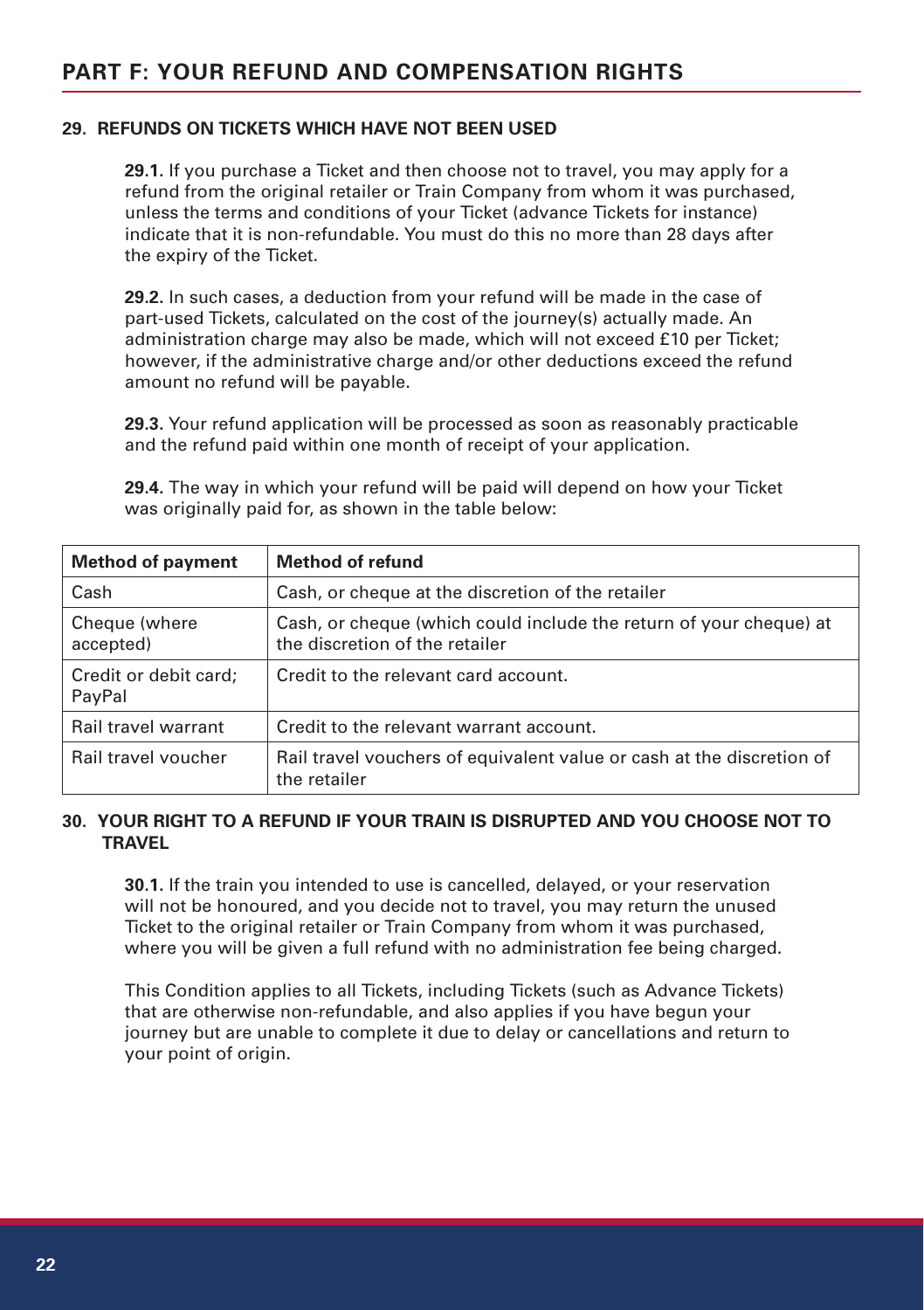**30.2.** When applying for a refund under this Condition you will need to state the date, time and station where you would otherwise have started your journey from. You must write to the Train Company to notify them of your claim within 28 days of the date that you intended to travel.

**30.3.** Your refund application will be processed without undue delay and any refund due will be paid within 14 days of your claim being agreed by the Train Company. Our target is to process all claims within one month of receipt.

**30.4.** Where you have bought the Ticket from a Ticket office immediately before you intended to travel, you should be able to get this refund straight away by the same means with which you paid, from the Ticket office where you bought your **Ticket** 

**30.5.** The way in which your refund will be paid will depend on how your Ticket was originally paid for, as shown in the table below:

| <b>Method of payment</b>        | <b>Method of refund</b>                                                                                                                             |
|---------------------------------|-----------------------------------------------------------------------------------------------------------------------------------------------------|
| Cash                            | Cash or, with your agreement, an alternative payment method such<br>as cheque or credit to your bank account                                        |
| Cheque (where<br>accepted)      | Cheque (which could include the return of your cheque)                                                                                              |
| Credit or debit card;<br>PayPal | Credit to the relevant account                                                                                                                      |
| Rail travel warrant             | Credit to the relevant Warrant account                                                                                                              |
| Rail travel voucher             | Rail travel vouchers of equivalent value or, with your agreement, an<br>alternative payment method such as cheque or credit to your bank<br>account |

#### **31. TRAVELLING IN STANDARD CLASS ACCOMMODATION WITH A FIRST CLASS TICKET**

**31.1.** If you have a first class Ticket and the train service you use is shown as offering first class accommodation at www.nationalrail.co.uk, but when you travel first class accommodation is not provided or is otherwise fully occupied, you may claim a refund. The minimum refund to which you will be entitled will be the difference between the price of the first class Ticket purchased and the cheapest valid standard class walk-up fare available on the service you used. You must write to the Train Company to notify them of your claim within 28 days of the date that you travelled.

**31.2.** If you hold a first class Season Ticket, the minimum to which you will be entitled will be a refund of the difference between the first class and standard class fare for the journey concerned.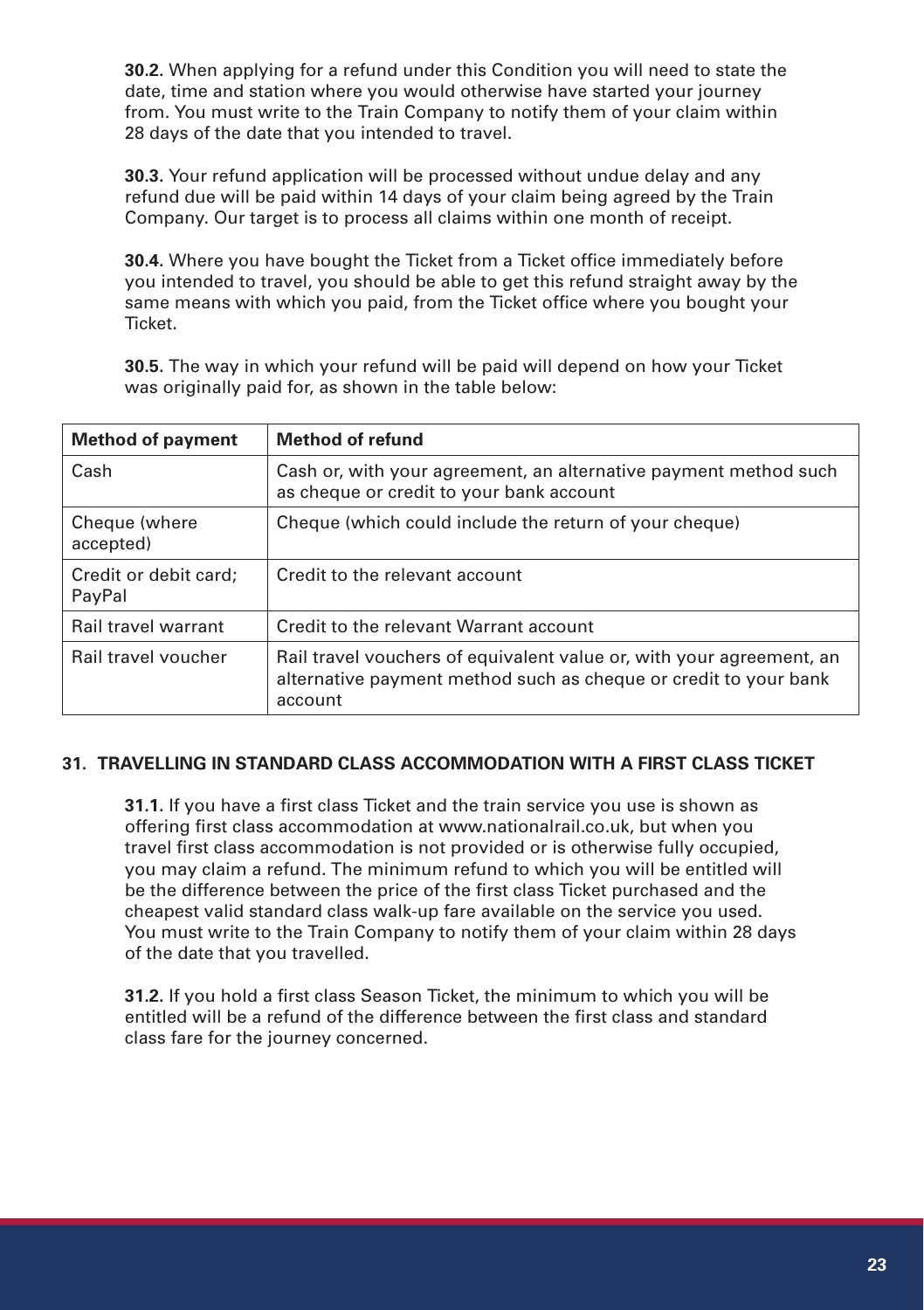#### **32. GETTING YOUR MONEY BACK FOR DELAYS AND/OR CANCELLATIONS**

**32.1.** If you are delayed in reaching your destination as a result of a delay or cancellation of a train service, you may be entitled to claim money back. You can make a claim in one or more of the following ways:

**32.1.1.** through the industry arrangements provided for:

**32.1.1.1.** in these Conditions; and/or

**32.1.1.2.** in the Passenger's Charter of the relevant Train Company and/or

**32.1.2.** by relying on your statutory rights, e.g. under the Consumer Rights Act 2015 and the Rail Passengers' Rights and Obligations Regulation as it applies in GB law.

However, you cannot recover the same money twice.

**INFORMATION: The Consumer Rights Act 2015 provides consumers with various rights, e.g., rights where a service is not performed with reasonable care and skill (see section 49 of the Act). For information regarding your rights when you are travelling as a consumer, including under the Consumer Rights Act 2015, see, www.gov.uk/consumer-protectionrights**

**32.2.** For claims made under the industry arrangements (set out at paragraph 32.1.1 above) for losses caused by the delay and/or cancellation of a train service, you can only recover up to the price of your Ticket.

However, in exceptional circumstances, a Train Company may consider claims for other losses. This will be for the Train Company to decide in its sole discretion, unlike your legal rights set out in paragraph 32.1 above.

If you wish to ask the Train Company to consider making a discretionary payment, you should write in the first instance to the Train Company at the address which can be found on www. nationalrail.co.uk or by calling 0345 7 48 49 50. Please note that this does not affect your statutory rights (see paragraph 32.1.2).

#### **33. HOW TO MAKE A CLAIM UNDER THE INDUSTRY ARRANGEMENTS**

**33.1.** In order to make a claim under the industry arrangements set out at paragraph 32.1.1 above, you must write to the relevant Train Company within 28 days of completing the relevant journey unless informed otherwise by the relevant Train Company. You will need to state the timetabled departure time of the train or trains you intended to use for your journey and provide a Ticket or other authority to travel which was valid for that journey. A Train Company will allow you to retain a Ticket after use for this purpose.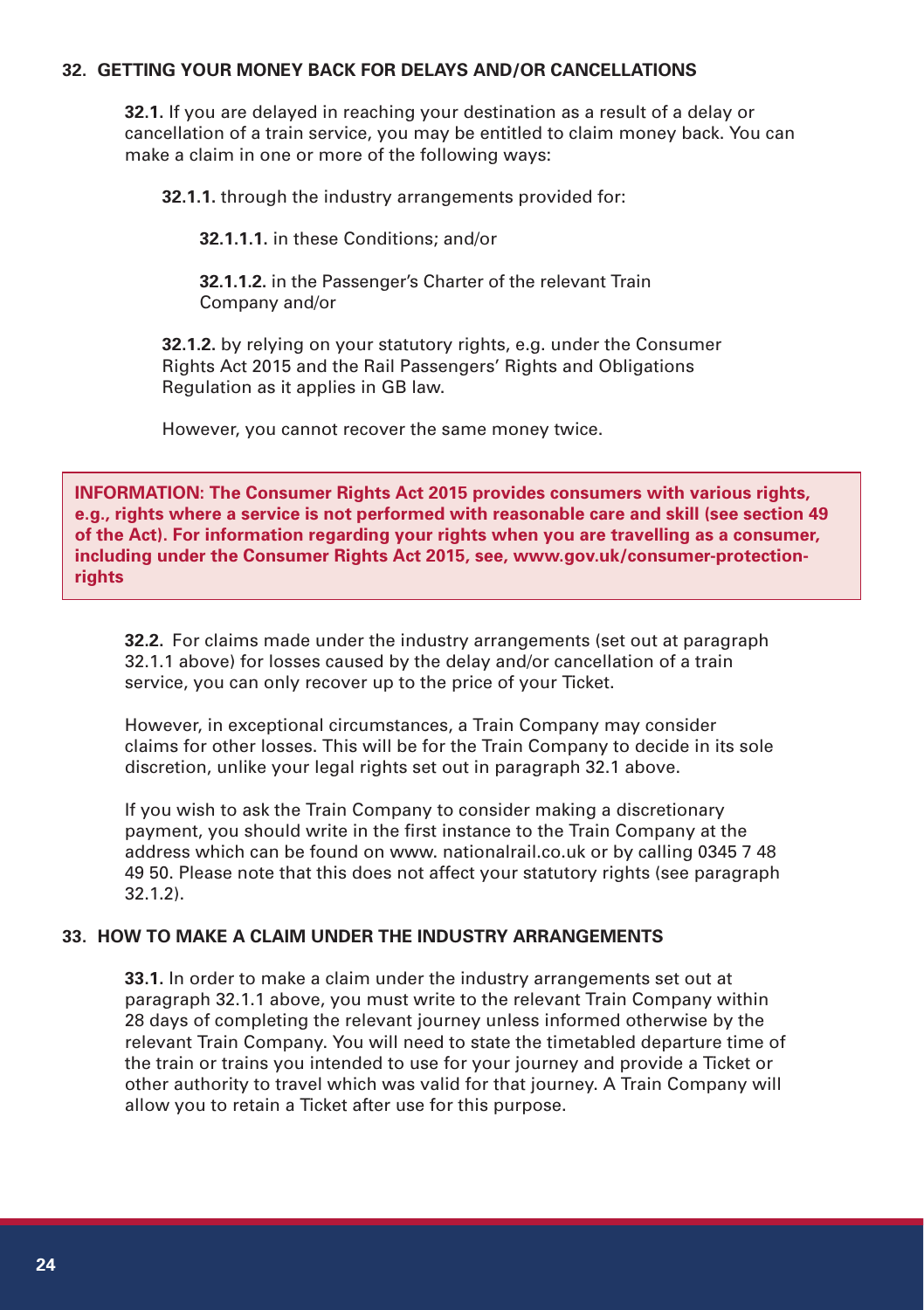**INFORMATION: Links to each Train Company's Passenger's Charter can be found on the National Rail Enquiries website at www.nationalrail.co.uk/tickets; Train Companies also publish their Passenger's Charters on their websites and will display information at stations.**

**33.2.** Claims will be considered without undue delay and any compensation due will be paid within 14 days of your claim being agreed by the Train Company. Our target is to process all claims within one month of receipt.

**33.3.** Although the amount of compensation offered varies by Train Company, if you arrive 60 minutes or later at your destination station, you will, as a minimum, be entitled to compensation in accordance with the table below:

| <b>Ticket held</b>                                                                   | <b>Amount payable</b>                                                                                     |
|--------------------------------------------------------------------------------------|-----------------------------------------------------------------------------------------------------------|
| Single Ticket, or return Ticket with delay on<br>both the outward and return journey | 50% of the price paid                                                                                     |
| Return Ticket with delay on outward or<br>return journey                             | 50% of the price paid for the relevant portion<br>of the journey                                          |
| Season Ticket                                                                        | The discount or compensation arrangements<br>in the relevant Train Company's Passenger's<br>Charter apply |

**INFORMATION: To make a claim under the industry arrangements, all you need to show is that there was a delay. You do not have to prove that the delay was the Train Company's fault.**

**33.4.** A Train Company may not be obliged to pay compensation under this Condition if the cause of the delay was entirely outside the rail industry's control. Each Train Company's Passenger's Charter will set out any exclusions that applies to such claims in respect of their services. However, you are entitled to compensation if the delay was 60 minutes or longer, regardless of fault.

**33.5.** Please note that if you have decided not to travel and claim a full refund in accordance with Condition 30, you cannot then also claim compensation for delay under this clause through a Train Company's Passenger's Charter.

#### **34. HOW YOUR COMPENSATION WILL BE PAID**

**34.1.** Compensation methods may include payment by cheque or a bank transfer payment (usually referred to as a BACS payment); by means of a refund to your debit or credit card (each of these is a "money option"); or in rail travel vouchers. Your options, which will include at least one "money option", will vary by Train Company, and will be shown when making your claim. Where the delay was caused by a fault of the Train Company, you are entitled to payment by the same means as your Ticket was paid for unless you agree to another payment method.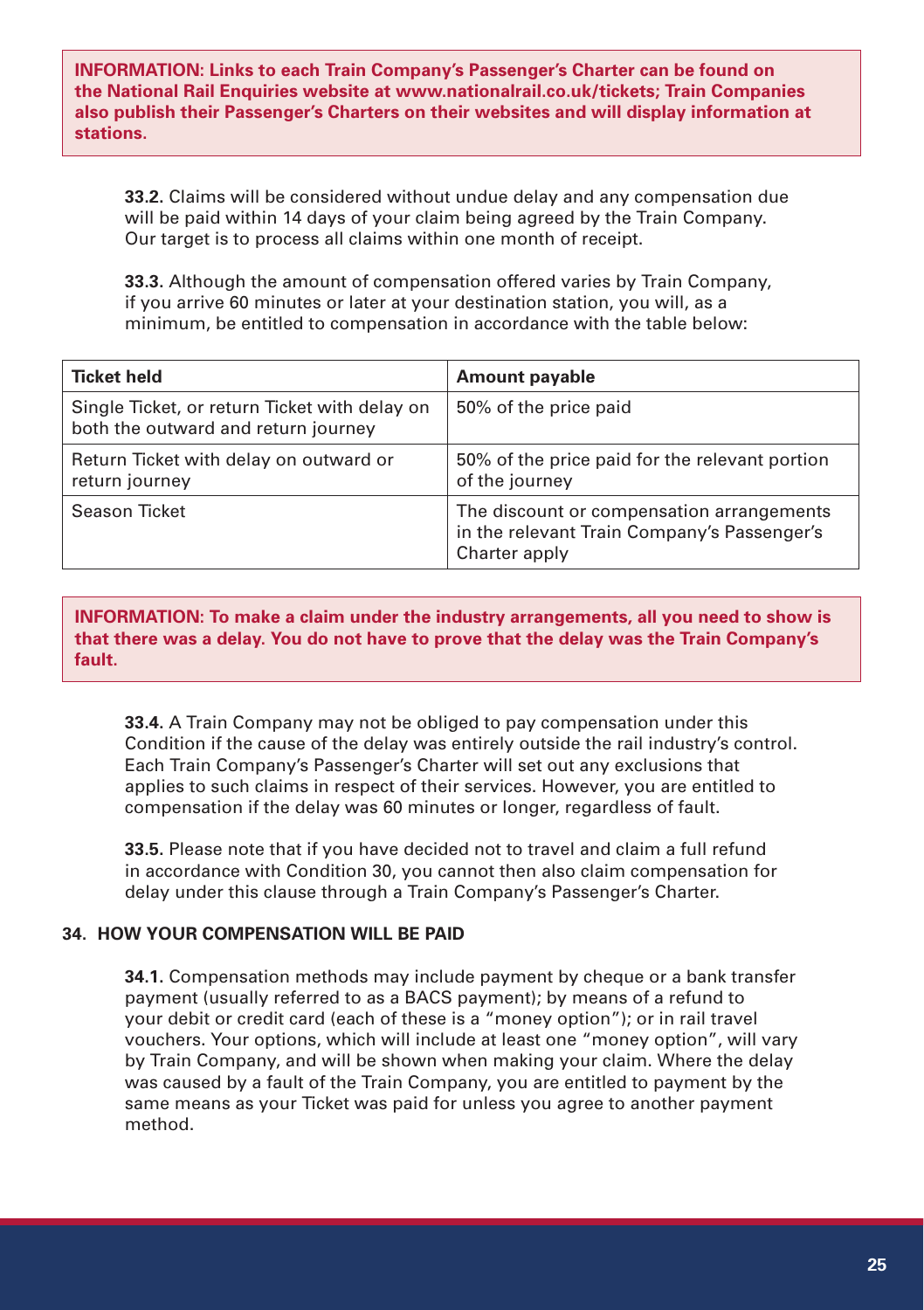**34.2.** If you receive payment in rail travel vouchers you can use them in full or part payment for Tickets purchased at any Train Company's staffed Ticket office, for any rail journey on the services of the Train Companies. In some cases, they may also be exchanged for money at a Ticket office of the Train Company that issued them, and this option will be stated if it is available to you when you claim.

#### **35. OTHER CLAIMS AGAINST A TRAIN COMPANY**

**35.1.** If you need to make a claim against a Train Company or Rail Service Provider for personal injury or any loss or damage to property, or a claim or complaint arising under the Passenger's Charter or these Conditions, you should write to the relevant Train Company or Rail Service Provider in the first instance.

**35.2.** If you are not satisfied with the outcome of your claim against a Train Company or Rail Service Provider you can contact the Rail Ombudsman at https://www.nationalrail.co.uk/77670.aspx; or twitter.com/RailOmbudsman; or 0330 094 0362.

**35.3.** Please note that a Train Company is not responsible for:

**35.3.1.** another Train Company not running any trains;

**35.3.2.** any losses that occur while you are travelling in any other Train Company's trains;

**35.3.3.** another party not providing goods or services; and

**35.3.4.** any losses that occur while you are using those other goods or services.

However, each Train Company will help you if you have a claim or a complaint about your journey, either by dealing with the matter itself or by passing it on to the Train Company(s), Rail Service Provider or other third parties or person(s) providing the goods or services in question.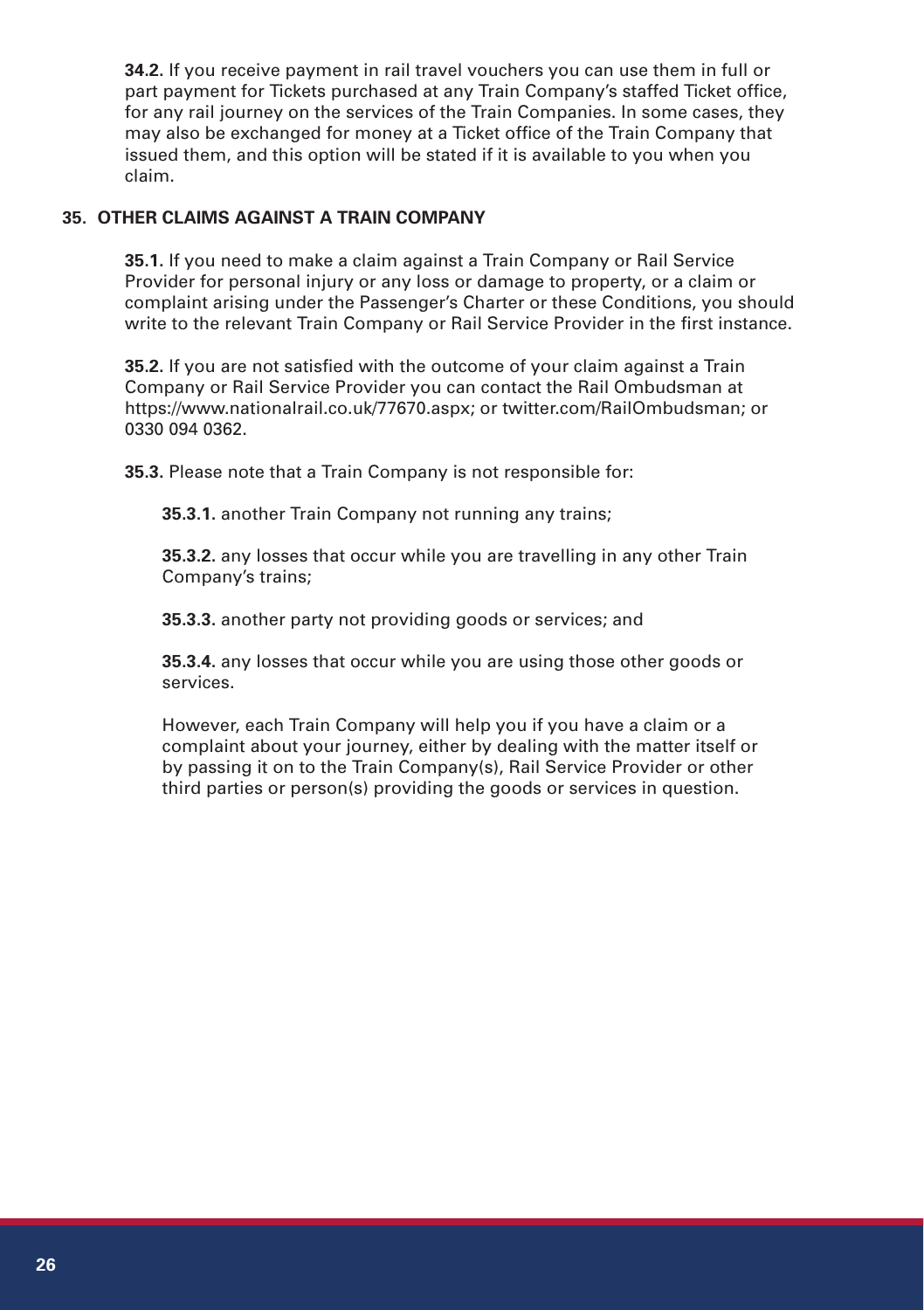#### **36. INTRODUCTION**

**36.1.** These Conditions apply to Season Tickets only. In some cases, special rules apply to Season Tickets valid for 1 month or longer – this is made clear where necessary.

**36.2.** A Season Ticket gives you the right to unlimited travel on train services between specific stations or within specific geographic zones during the period up to and including the Season Ticket's expiry date. This includes the right to start, break or resume your journey, as described in Condition 16.3. It may only be used by the person to whom, or on whose behalf, it was issued.

**36.3.** Unless you are specifically advised otherwise at the time of purchase, a Season Ticket must be supported by a photocard which bears a true likeness of the user. Photocards may be obtained free of charge at staffed station Ticket offices on production of a passport sized photograph.

**36.4.** When you first buy a Season Ticket that is valid for a period of one month or longer, you will need to fill in an application form, and a record will be kept of your details and the details of the Season Ticket(s) that you buy. This enables us to provide you with greater assistance if your Season Ticket is lost or stolen, or if you need to make a claim for delay under a Train Company's Passenger's Charter.

**Your Season Ticket is a valuable document and should be looked after with great care**

#### **37. DAMAGED OR FADED SEASON TICKETS**

**37.1.** If a valid Season Ticket is damaged, can no longer be read easily, or no longer works in automatic Ticket gates, we will replace it without charge. You should ask the retailer from whom you originally purchased your Season Ticket to do this for you.

**37.2.** Different arrangements normally apply for the replacement of damaged or defective Smartcards and these will be made clear to you when you obtain your Smartcard.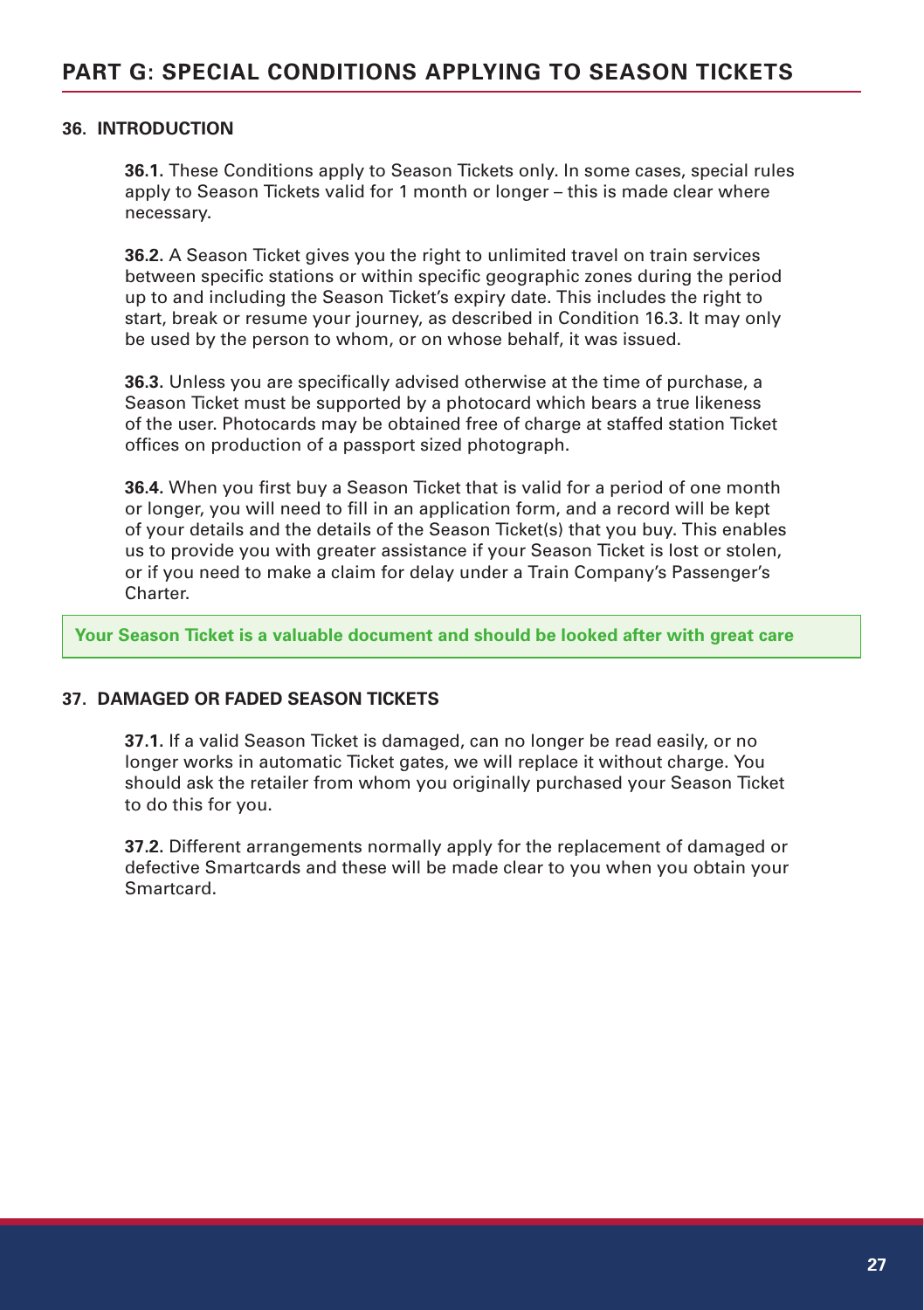#### **38. SEASON TICKET OR PHOTOCARD UNAVAILABLE FOR INSPECTION**

**38.1.** If you are unable to present a Season Ticket, or any photocard required with a Season Ticket, when asked by the staff or authorised agents of a Train Company, you will be treated as having joined a train without a valid Ticket and Condition 9 will apply.

**38.2.** If you possess a valid Season Ticket and/or photocard but were unable to present when requested because you had forgotten to carry it on that particular journey or mislaid it, the Train Company concerned may at their discretion refund any fare or Penalty Fare paid in accordance with Condition 9, less an administration charge not exceeding £10.

**38.3.** In order to claim such a refund, you will need to provide the retailer from whom you bought your Season Ticket with your Season Ticket (and photocard if applicable), together with the additional Tickets you have purchased or any Penalty Fares notices.

**38.4.** A maximum of two such claims will be considered in any 12 month period regardless of the number of Season Tickets bought during that time.

#### **39. DUPLICATE SEASON TICKETS**

**39.1.** If you lose or mislay a Season Ticket valid for one month or longer, or it is stolen, the Train Company or Licensed Retailer from which it was purchased, will arrange for a duplicate Season Ticket to be issued provided that:

**39.1.1.** you report the loss as soon as you reasonably can and, if required, you give a reasonable explanation for the loss (some Train Companies may ask you to complete a form explaining the reason for the loss);

**39.1.2.** you agree to return the lost Season Ticket to the retailer immediately if it is subsequently found:

**39.1.3.** you pay the Train Company or Licensed Retailer's administration charge, which will not exceed £20.

**39.2.** If you subsequently lose or mislay your duplicate Season Ticket or it is stolen, then a further duplicate Season Ticket(s) can be issued on the same basis as your first duplicate Season Ticket. However, you may be asked to attend a meeting with the Train Company or Licensed Retailer concerned to explain the circumstances in which your duplicate Season Ticket(s) was lost. Train Companies have agreed a Code of Practice for such meetings, a copy of which can be found in Appendix C.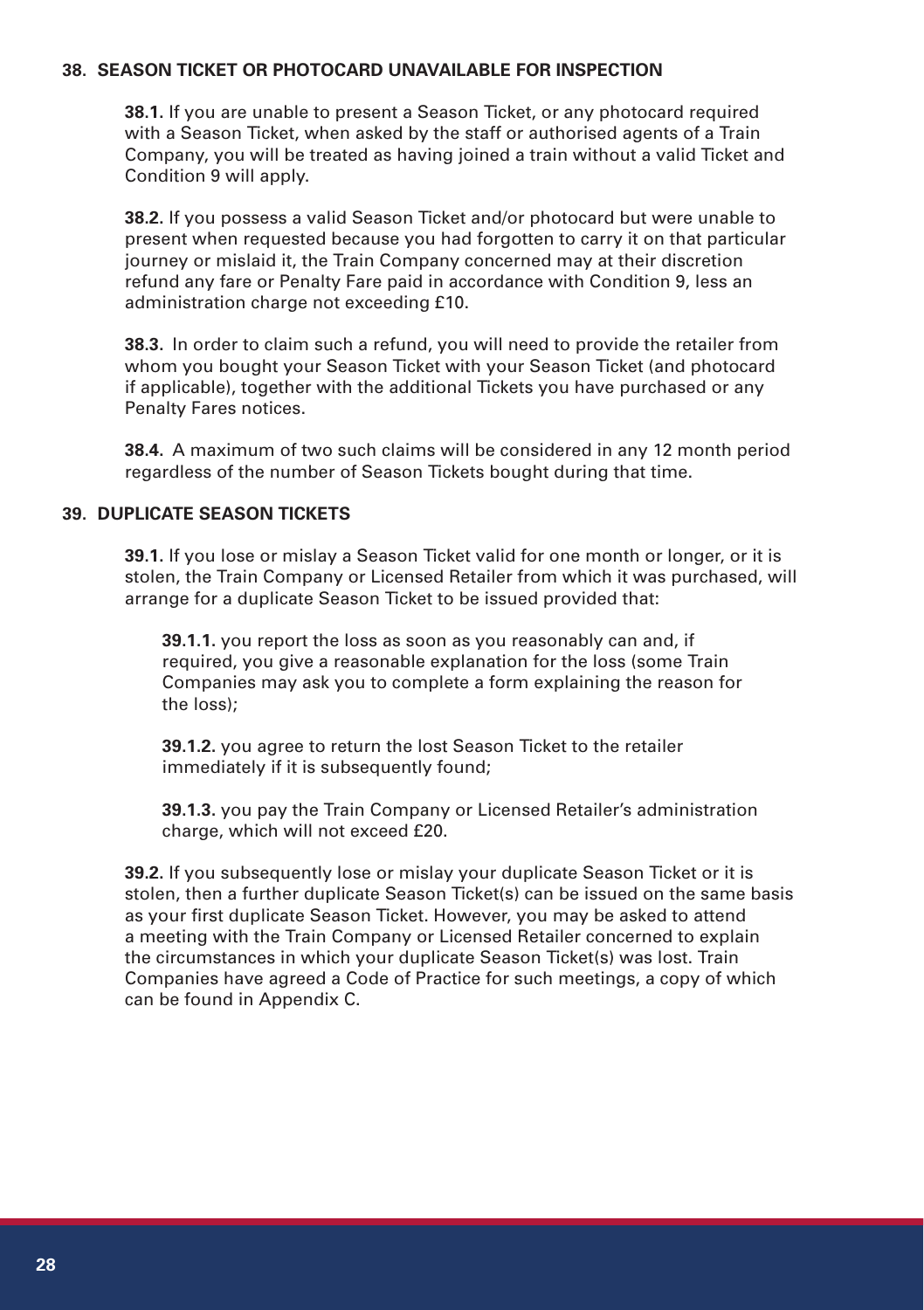**39.3.** If the loss of your duplicate Season Ticket is a result of a theft, robbery, fire, or other exceptional circumstances which have been reported to the police, the fire service or another appropriate organisation, you should be able to obtain confirmation of the circumstances from the relevant authorities, (e.g. a crime number from the police) and provide such confirmation to the Train Company or Licensed Retailer issuing you with a duplicate Season Ticket.

**39.4.** Train companies reserve the right to refuse to issue duplicate Season Tickets if they have reasonable grounds to believe that such requests are being made fraudulently.

#### **40. SEASON TICKET REFUNDS**

**40.1.** If you no longer require your Season Ticket, you may be entitled to a refund from the Train Company or Licensed Retailer from which it was purchased. In the first instance you should return your Season Ticket to the relevant Train Company or Licensed Retailer requesting a refund.

**40.2.** To qualify for a refund, seven day Season Tickets must have at least three days' remaining validity, and Season Tickets valid for one month or more must have at least seven days' remaining validity.

**40.3.** Any refund to which you are entitled will be calculated from the date the Season Ticket is returned. The amount refunded will be based on the price paid for your Season Ticket less the cost of any Season Ticket(s) and additional Tickets required to cover one return journey for each weekday that your Season Ticket was actually held for, and an administration charge (not to exceed £10).

**40.4.** If you were ill and, consequently, unable to request a refund on your Season Ticket when you stopped using it, we will offer you a refund from the date your illness started, provided that you supply a medical certificate or other evidence of your illness.

**INFORMATION: Longer period Season Tickets attract a higher level of discount than shorter period Season Tickets. When you apply for a refund, we will work out what fare would have been paid for the period you actually travelled.**

**The money paid over this amount will be the value of your refund, less the administration charge. For more information about Season Ticket refunds, see www.nationalrail.co.uk/ times\_fares/ticket\_types/season\_tickets.aspx#refunds**

**40.5.** If you require a refund on a duplicate Season Ticket, the Train Company may request additional information (e.g. evidence of new address, a new job, redundancy, or prolonged illness of the holder) and/or may be asked to attend a meeting with the Train Company concerned. Train Companies have agreed a Code of Practice for such meetings, a copy of which can be found in Appendix C.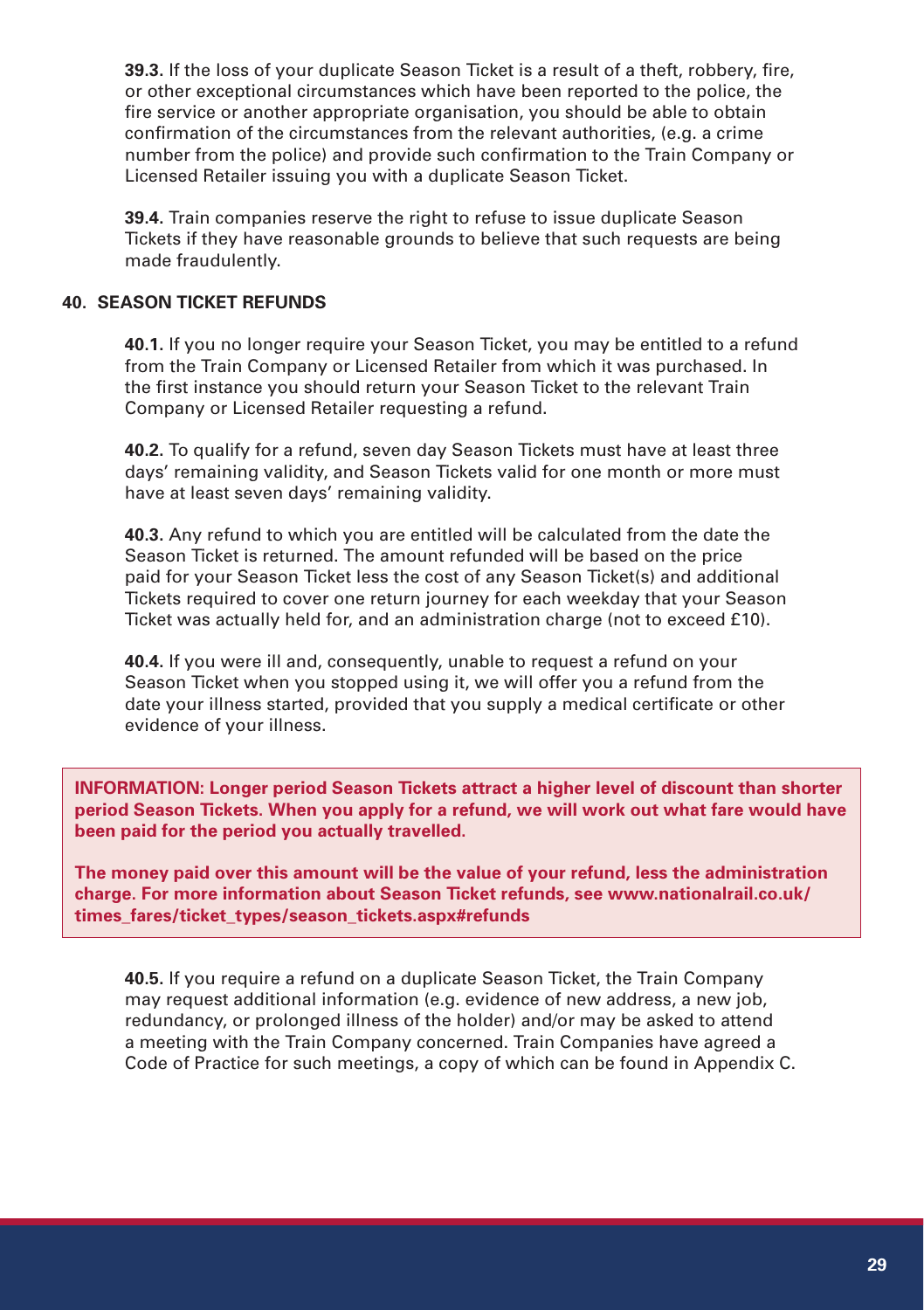**40.6.** Train Companies reserve the right to refuse to issue refunds on duplicate Season Tickets if they have reasonable grounds to believe that such requests are being made fraudulently.

#### **41. CHANGING ONE SEASON TICKET FOR ANOTHER**

**41.1.** You may change your Season Ticket for another covering a different journey or class of travel provided that the original Season Ticket was valid for one month or more and has at least seven days' validity remaining. In this case, you will only be required to pay the difference in price between your original Season Ticket and the new one, based on the number of days of validity remaining on your original Season Ticket.

**41.2.** If your new Season Ticket is for a cheaper journey or class of travel, you will be entitled to a refund on the original Season Ticket, based on the number of days of validity remaining on your original Season Ticket at the time that you ask for your Season Ticket to be changed.

**41.3.** The validity of your new Season Ticket must start on the day after the original Season Ticket is handed in and must expire on the same date as that of the original Season Ticket. You will not have to pay an administrative charge.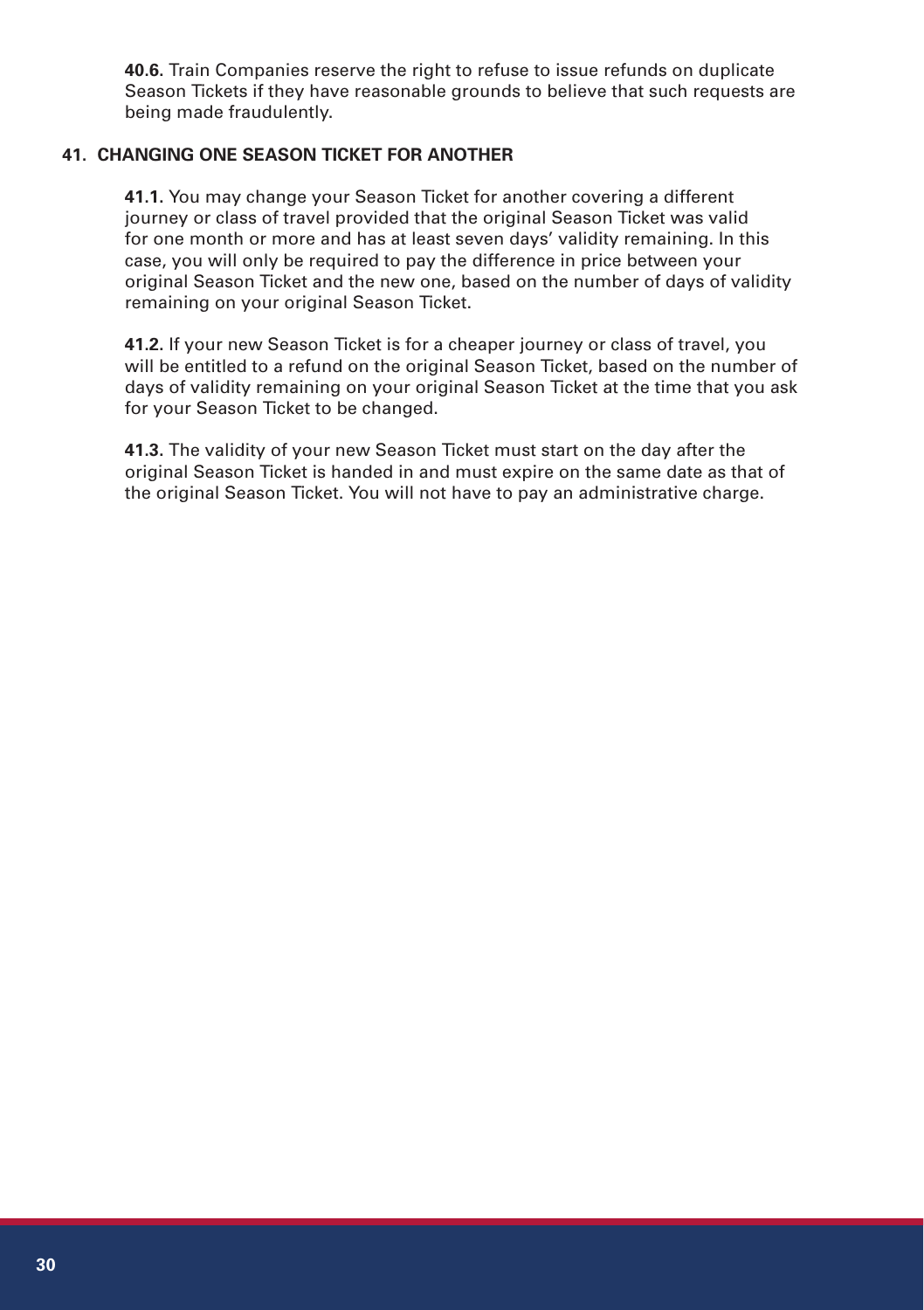#### **42. OWNERSHIP**

**42.1.** Property found in a train or on a Train Company's or Rail Service Provider's premises will not be treated as belonging to the person who finds it and must be handed over as soon as reasonably possible to a Train Company's or Rail Service Provider's member of staff.

**42.2.** A Train Company or Rail Service Provider will take reasonable care of any luggage, articles, animals or cycles which are taken into its safekeeping after being left in its trains or on its premises and will make a reasonable effort to contact the owner.

**42.3.** In order to ensure the safe and efficient operation of the railway a Train Company or Rail Service Provider may limit your access to trains or premises in order to retrieve any property you have left behind but will, if necessary, make alternative arrangements for it to be recovered.

#### **43. EXAMINATION AND DISPOSAL**

If property is left in a train or on a Train Company's or Rail Service Provider's premises, they have the right to open it and examine the contents before removing it to a secure place. They may, without being liable, remove or dispose of any property, which might in their opinion cause damage or injury or inconvenience staff or passengers.

#### **44. CHARGES**

A Train Company or Rail Service Provider may make a charge (not exceeding £2 per day per item) for storing property and (not exceeding £30 per item) for retrieval of property by the owner depending on:

- **44.1.** the type of property; and
- **44.2.** the period for which it has been kept.

#### **45. UNCLAIMED PROPERTY**

Any property taken into a Train Company or Rail Service Provider's safekeeping which has not been retrieved within three months will be sold or otherwise disposed of and any money from the sale may be retained. Items which are perishable may be disposed of earlier.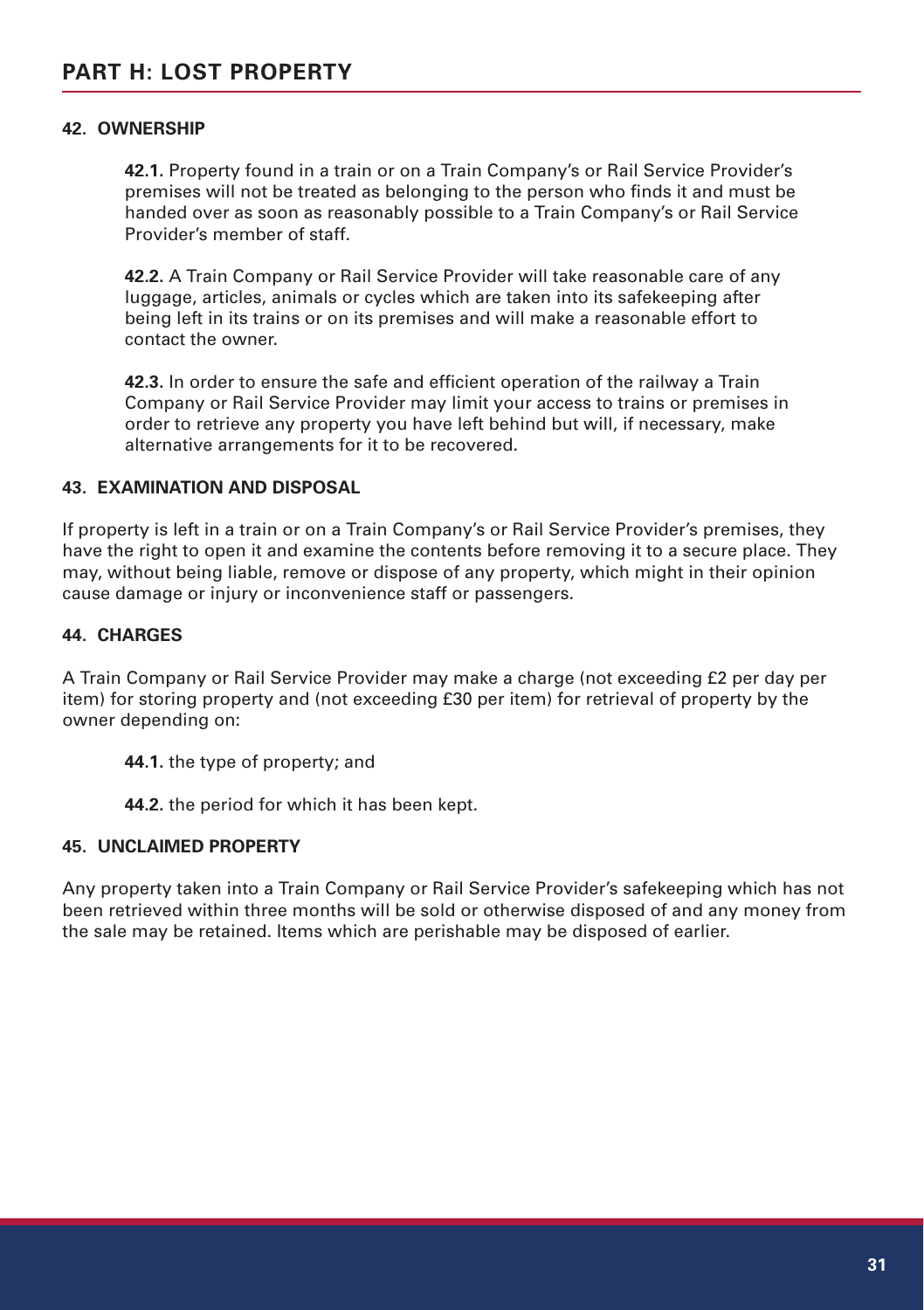# **APPENDIX A:**

List of Train Companies to which the National Rail Conditions of Travel apply as at 4th December 2019

- Abellio East Anglia Limited (trading as Greater Anglia and Stansted Express)
- Abellio East Midlands Limited (trading as East Midlands Railway)
- Abellio Scotrail Ltd (trading as ScotRail)
- Arriva Rail London Limited (trading as London Overground)
- Arriva Rail North Limited (trading as Northern)
- Trenitalia c2c Limited (trading as c2c)
- First Greater Western Limited (trading as Great Western Railway)
- First TransPennine Express Limited (trading as TransPennine Express)
- Govia Thameslink Railway Limited (trading as Great Northern; Gatwick Express; Southern; Thameslink)
- Grand Central Railway Company Limited
- Hull Trains Company Limited
- Keolis Amey Operations/Gweithrediadau Keolis Amey Limited (trading as Transport for Wales)
- London & South Eastern Railway Limited (trading as Southeastern)
- London North Eastern Railway Limited (trading as London North Eastern Railway)
- Merseyrail Electrics 2002 Limited (trading as Merseyrail)
- MTR Corporation (Crossrail) Limited (trading as TfL Rail)
- Serco Caledonian Sleepers Ltd (trading as Caledonian Sleepers)
- First MTR South Western Trains Limited (trading as South Western Railway; Island Line)
- The Chiltern Railway Company Limited (trading as Chiltern Railways)
- West Coast Trains Limited (trading as Virgin Trains)
- West Midlands Trains Limited (trading as West Midlands Railway and London Northwestern Railway)
- XC Trains Limited (trading as CrossCountry)

An up to date current list is available at station Ticket offices, telesales offices, the National Rail website and travel agents licensed to sell National Rail Tickets. At these places you will also be able to obtain telephone numbers and addresses for correspondence with each of the above companies.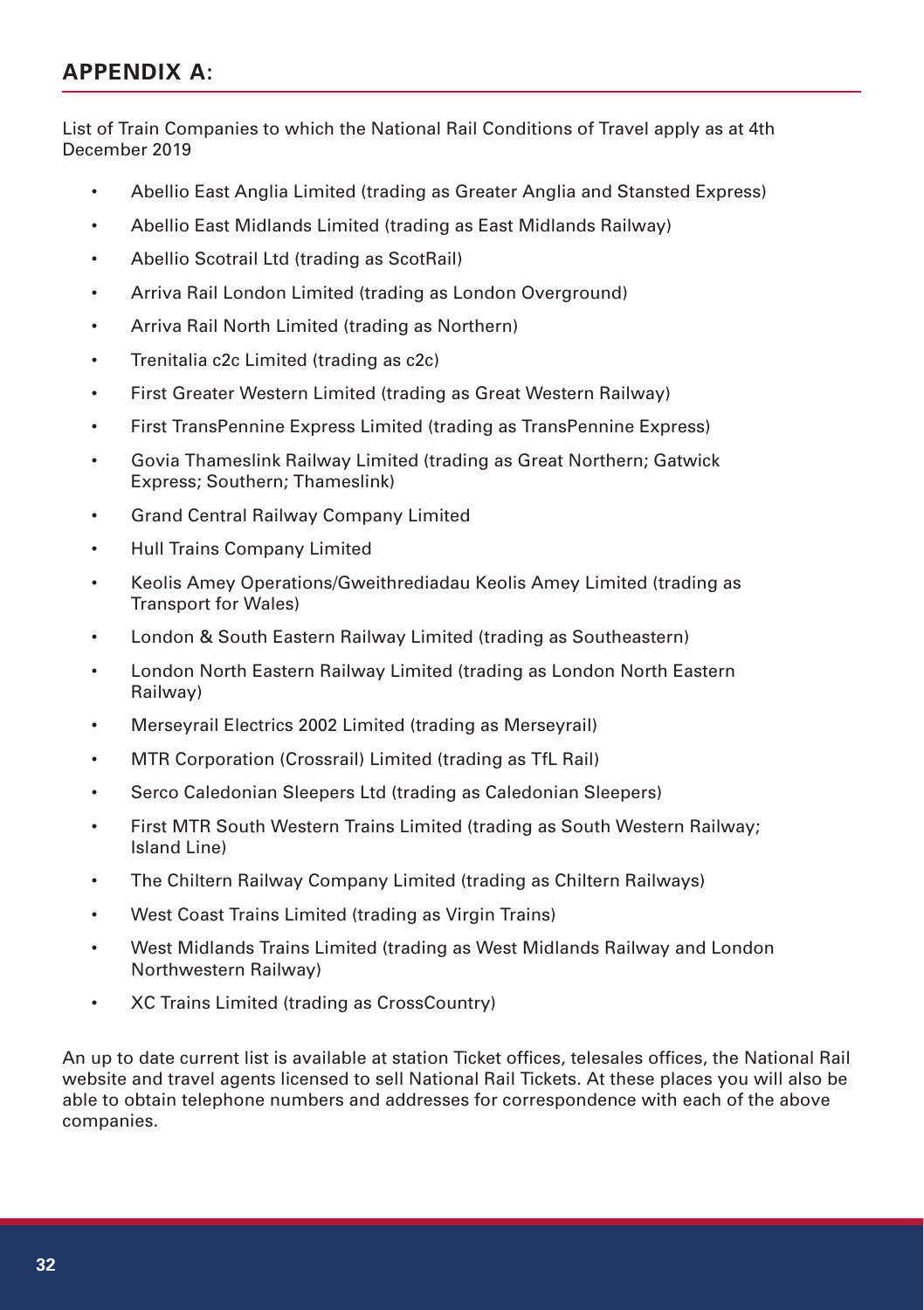# **APPENDIX B:**

#### **DEFINITIONS**

In this contract:

| "Conditions"                        | means the terms and conditions of this contract, set out in Part C to Part<br>H of this document, excluding the text in the information panels;                                                                                                                                                                                                                                                          |
|-------------------------------------|----------------------------------------------------------------------------------------------------------------------------------------------------------------------------------------------------------------------------------------------------------------------------------------------------------------------------------------------------------------------------------------------------------|
| "Licensed<br>Retailer"              | means an organisation authorised and Licensed to sell Tickets by<br>a Train Company or the Association of Train Operating Companies<br>$('ATOC')$ ;                                                                                                                                                                                                                                                      |
| "Mobility Scooter"                  | means "class 2" and "class 3" invalid carriages as defined by<br>https://www.qov.uk/mobility-scooters-and-powered-wheelchairs-rules;                                                                                                                                                                                                                                                                     |
| "National Rail<br><b>Enquiries"</b> | means the website provided at www.nationalrail.co.uk and associated<br>telephone enquiry service available by calling 03457 48 49 50;                                                                                                                                                                                                                                                                    |
| "National Rail<br>Network"          | means the network of railway lines over which Train Companies<br>operate scheduled passenger railway services;                                                                                                                                                                                                                                                                                           |
| "National Rail<br>Timetable"        | means the rail timetable for passenger train services in Great Britain as<br>provided at www.nationalrail.co.uk;                                                                                                                                                                                                                                                                                         |
| "National<br><b>Routeing Guide"</b> | means a document that lists the valid routes for all journeys on the<br>National Rail Network;                                                                                                                                                                                                                                                                                                           |
| "Oyster card"                       | means a card belonging to the electronic smartcard scheme operated<br>by Transport for London in which a number of Train Companies<br>participate;                                                                                                                                                                                                                                                       |
| "Passenger's<br>Charter"            | means the document of that name or similar, published from time to<br>time by that Train Company, a list of which can be found at<br>www.nationalrail.co.uk/tickets;                                                                                                                                                                                                                                     |
| "Penalty Fare"                      | means a Penalty Fare charged in accordance with a scheme under the<br>Railways (Penalty Fares) Regulations 2018 (as amended from time to<br>time).                                                                                                                                                                                                                                                       |
| "Penalty Fares<br>Notice"           | means the receipt issued when a Penalty Fare is charged;                                                                                                                                                                                                                                                                                                                                                 |
| "Permit to Travel"                  | means a document obtainable from self-service machines at some<br>stations that allows you to travel by train until you have a reasonable<br>opportunity to buy the Ticket you need for your journey, for a period of<br>not more than 2 hours from the time of issue. The price you will have to<br>pay for your Ticket will be reduced by the amount you have paid for the<br><b>Permit to Travel:</b> |
| "Rail<br>Ombudsman"                 | means an independent, not-for-profit organisation offering a free,<br>expert service to investigate and rule on unresolved customer<br>complaints;                                                                                                                                                                                                                                                       |
| "Railcard"                          | is a card (which may in some circumstances be stored on an electronic<br>device) that allows Ticket(s) to be bought at a discounted fare                                                                                                                                                                                                                                                                 |
|                                     |                                                                                                                                                                                                                                                                                                                                                                                                          |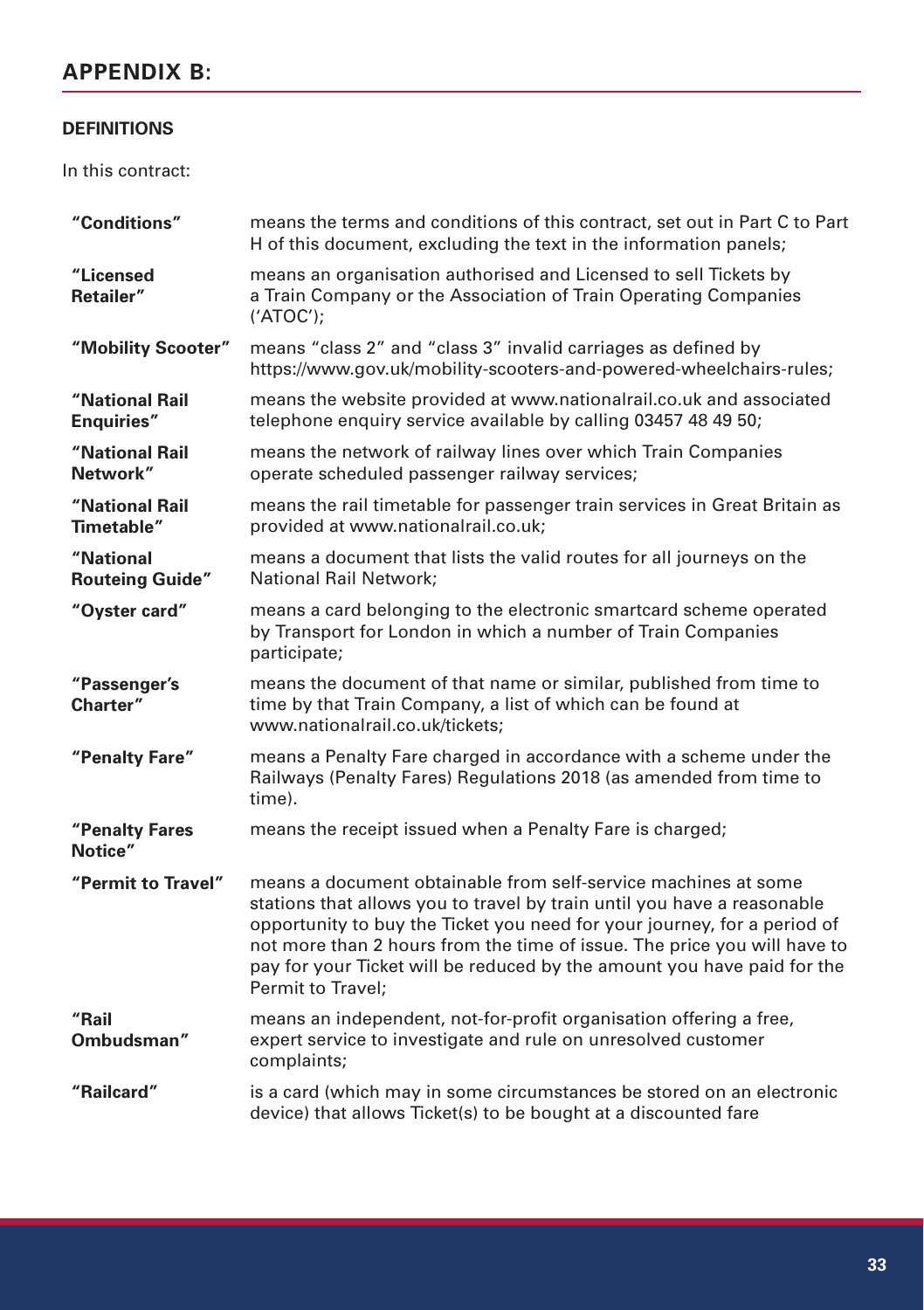| "Rail Service<br>Provider" | means Network Rail, any organisation or person (other than a Train<br>Company) that operates a station and any person or organisation that<br>hires rolling stock to a Train Company, but does not include London<br>Underground;                                                                                                                                                                                                                                                                     |
|----------------------------|-------------------------------------------------------------------------------------------------------------------------------------------------------------------------------------------------------------------------------------------------------------------------------------------------------------------------------------------------------------------------------------------------------------------------------------------------------------------------------------------------------|
| "Railway Byelaws"          | refers to the byelaws published at<br>www.gov.uk/government/publications/ railway-byelaws;                                                                                                                                                                                                                                                                                                                                                                                                            |
| "Season Ticket"            | means a Ticket sold as such which allows you to travel for a period of 7<br>consecutive days or longer;                                                                                                                                                                                                                                                                                                                                                                                               |
| "Ticket"                   | means any physical or electronic document or record which entitles<br>a passenger to make a journey on the National Rail Network between<br>the stations or within the zones indicated by one or more of the Train<br>Companies. An electronic document or record may consist of (but not<br>be limited to):                                                                                                                                                                                          |
| (i)                        | a Smartcard (including an Oyster or ITSO card);                                                                                                                                                                                                                                                                                                                                                                                                                                                       |
| (ii)                       | a payment card or identity card;                                                                                                                                                                                                                                                                                                                                                                                                                                                                      |
| (iii)                      | a mobile telephone or tablet device;                                                                                                                                                                                                                                                                                                                                                                                                                                                                  |
| (iv)                       | other mobile electronic device; or                                                                                                                                                                                                                                                                                                                                                                                                                                                                    |
| (v)                        | a database, in conjunction with an authorised Contactless Bank Card<br>bearing the w) symbol described in the notices and publications of the<br>Train Company as being valid for travel on their services.                                                                                                                                                                                                                                                                                           |
|                            | Electronic documents or records may not display the same information<br>as printed Tickets but the conditions for use of these will explain where<br>this information can be found. Where you have a road-enabled Mobility<br>Scooter, a Ticket is also evidence that you are permitted to carry your<br>Mobility Scooter (where that Mobility Scooter is permitted by the Train<br>Company's Accessible Travel Policy - for further information see the<br>Train Company's mobility scooter policy); |
| "Train Company"            | means a company operating passenger railway services which is<br>required to apply these Conditions to persons purchasing Tickets,<br>under a condition of the passenger licence granted to the company<br>by the Office of Rail and Road. References in these Conditions to Train<br>Company also extends to the authorised agents of that company.<br>A list of these train companies can be found in Appendix A. "Train<br>Companies" means all or more than one of these Companies;               |
| "Zonal Tickets"            | are those Tickets which permit travel only within a defined geographic<br>area.                                                                                                                                                                                                                                                                                                                                                                                                                       |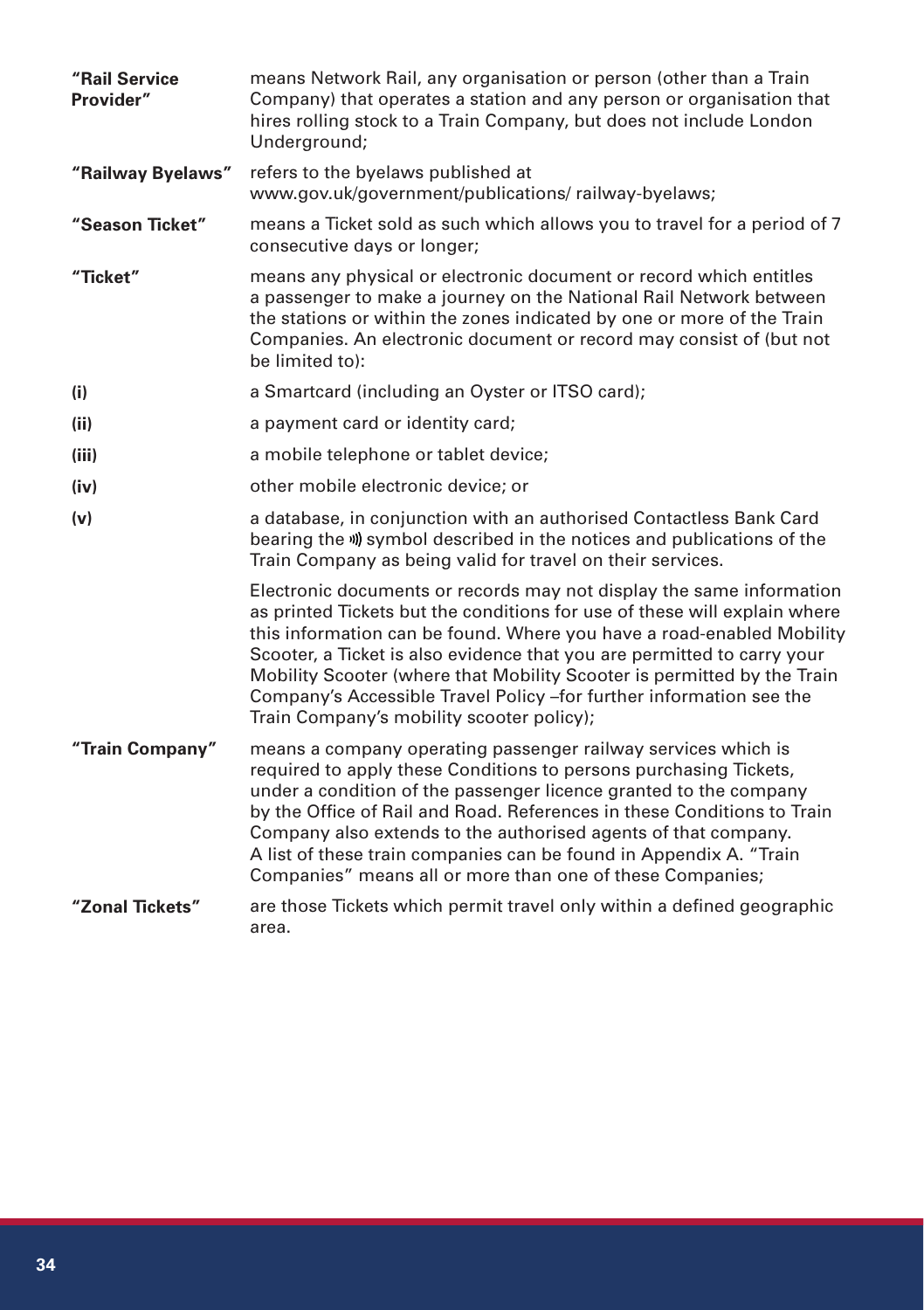# **APPENDIX C:**

#### **CODE OF PRACTICE: ARRANGEMENTS FOR INTERVIEW MEETINGS WITH APPLICANTS IN CONNECTION WITH DUPLICATE SEASON TICKETS**

This appendix sets out the arrangements agreed by Train Companies and Licensed Retailers for the conduct of interview meetings relating to applications for duplicate Season Tickets or refunds on duplicate Season Tickets.

This Code of Practice supports the provisions contained within the National Rail Conditions of Travel. The terms 'Train Company' and 'Licensed Retailer' have the same meaning in this Code of Practice as in the National Rail Conditions of Travel. These arrangements apply to all monthly and longer Season Tickets purchased from a Train Company or Licensed Retailer, referred to below as the **'Ticket Seller'.**

#### **1. REQUIREMENTS OF THE INTERVIEW MEETING PROCESS**

- Where a further duplicate is requested in respect of a Season Ticket valid for a month or longer for which a duplicate has already been issued, the **Ticket Seller** may require the applicant to attend a short interview meeting. The **Ticket Seller** may also request an interview where a refund is required on a duplicate Season Ticket.
- The purpose of the interview meeting is to validate the claim of any passenger applying for a second or further duplicate Season Ticket, within one calendar year of a previous application.
- The interview meeting will be used to confirm the circumstances of the claim and validate any supporting evidence (for example, in case of theft, a crime reference number).

#### **2. PROCESS FOR ARRANGING AN INTERVIEW MEETING**

The duplicate Season Ticket application must be made to the **Ticket Seller** who originally sold the lost Season Ticket.

- Where an interview meeting may be required, the passenger will be informed at the time of application.
- The interview meeting will take place at a time and place agreed between the **Ticket Seller** and the applicant and will, subject to the applicant's availability, be held within one week of the duplicate Season Ticket request being made.

#### **3. CONDUCT OF THE INTERVIEW MEETING**

The interview meeting will take no more than 15 minutes in normal circumstances and will require the applicant to confirm the circumstances of the loss. Where this is the result of a theft, a crime reference number will be requested.